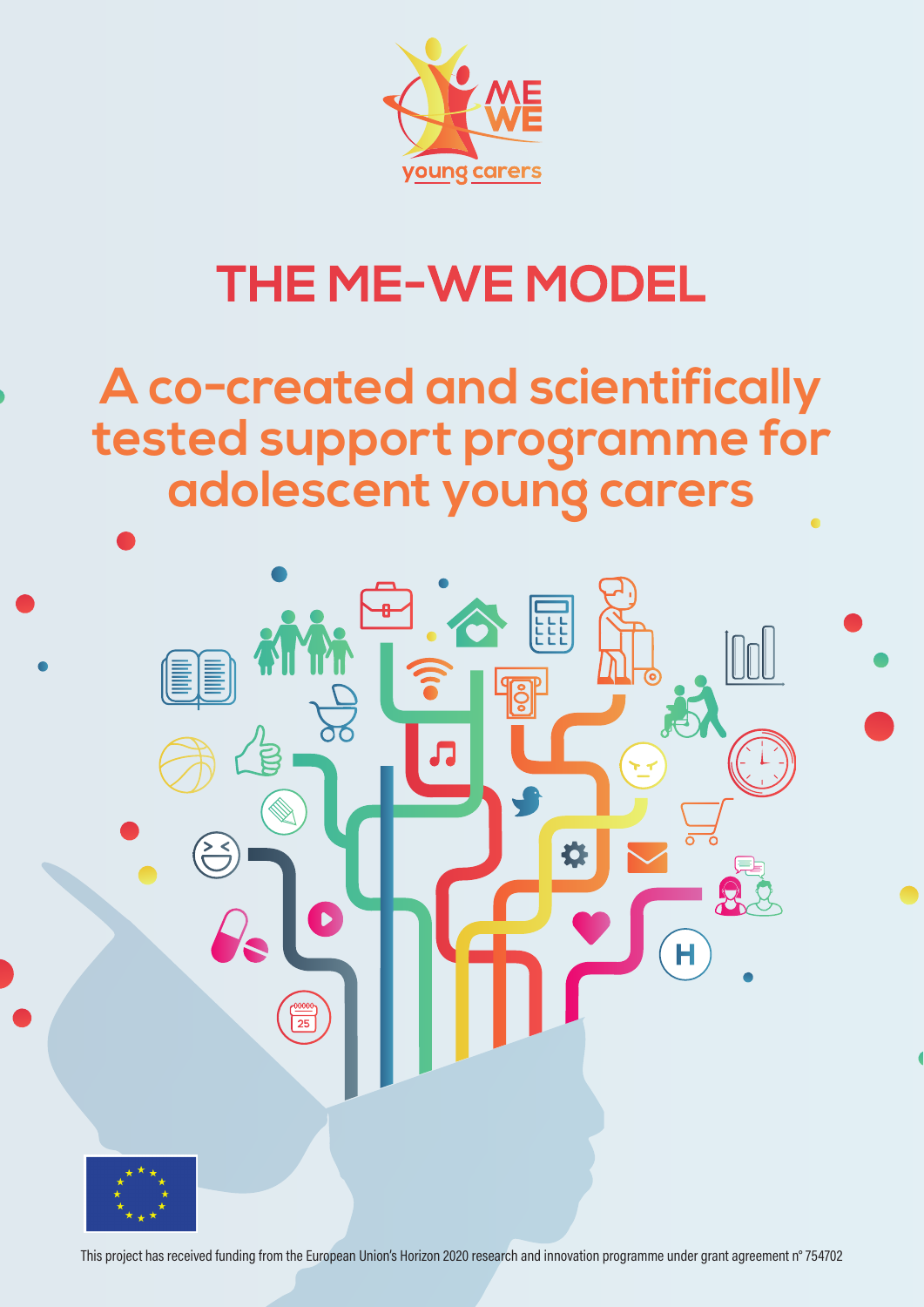

| <b>Linnaeus University</b><br>(lead partner)                                       | Sweden                 | <b>Linnæus Universit</b>                                                                              |
|------------------------------------------------------------------------------------|------------------------|-------------------------------------------------------------------------------------------------------|
| <b>Eurocarers</b>                                                                  | <b>Belgium</b>         | EURO<br>ropean Association Working for Carers                                                         |
| <b>University of Sussex</b>                                                        | <b>United Kingdom</b>  | UNIVERSITY<br>OF SUSSEX                                                                               |
| <b>Carers Trust</b>                                                                | <b>United Kingdom</b>  | <b>CARERS</b><br><b>TRUST</b>                                                                         |
| <b>Kalaidos University of Applied Sciences</b>                                     | Switzerland            | <b>Kalaidos University</b><br>of Applied Sciences<br>Switzerland<br>The University for Professionals. |
| The Netherlands Institute for Social Research                                      | <b>The Netherlands</b> | The Netherlands Institute<br>for Social Research                                                      |
| The national Centre of Expertise for Long-term<br>Care in the Netherlands (Vilans) | <b>The Netherlands</b> | <b>Vilans</b>                                                                                         |
| Anziani e non solo                                                                 | <b>Italy</b>           | Anziani e non solo<br>società cooperativa sociale                                                     |
| National Institute of Health and Science on Ageing<br>(INRCA)                      | <b>Italy</b>           |                                                                                                       |
| University of Ljubljana                                                            | <b>Slovenia</b>        | University of Ljubljana<br><b>Faculty of Social Sciences</b>                                          |
|                                                                                    |                        |                                                                                                       |

### More information: **www.me-we.eu** #youngcarers

The European Union support for the production of this document does not constitute an endorsement of the contents, which reflects the views only of the authors, and the European Union institutions and bodies cannot be held responsible for any use that may be made of the information contained therein.

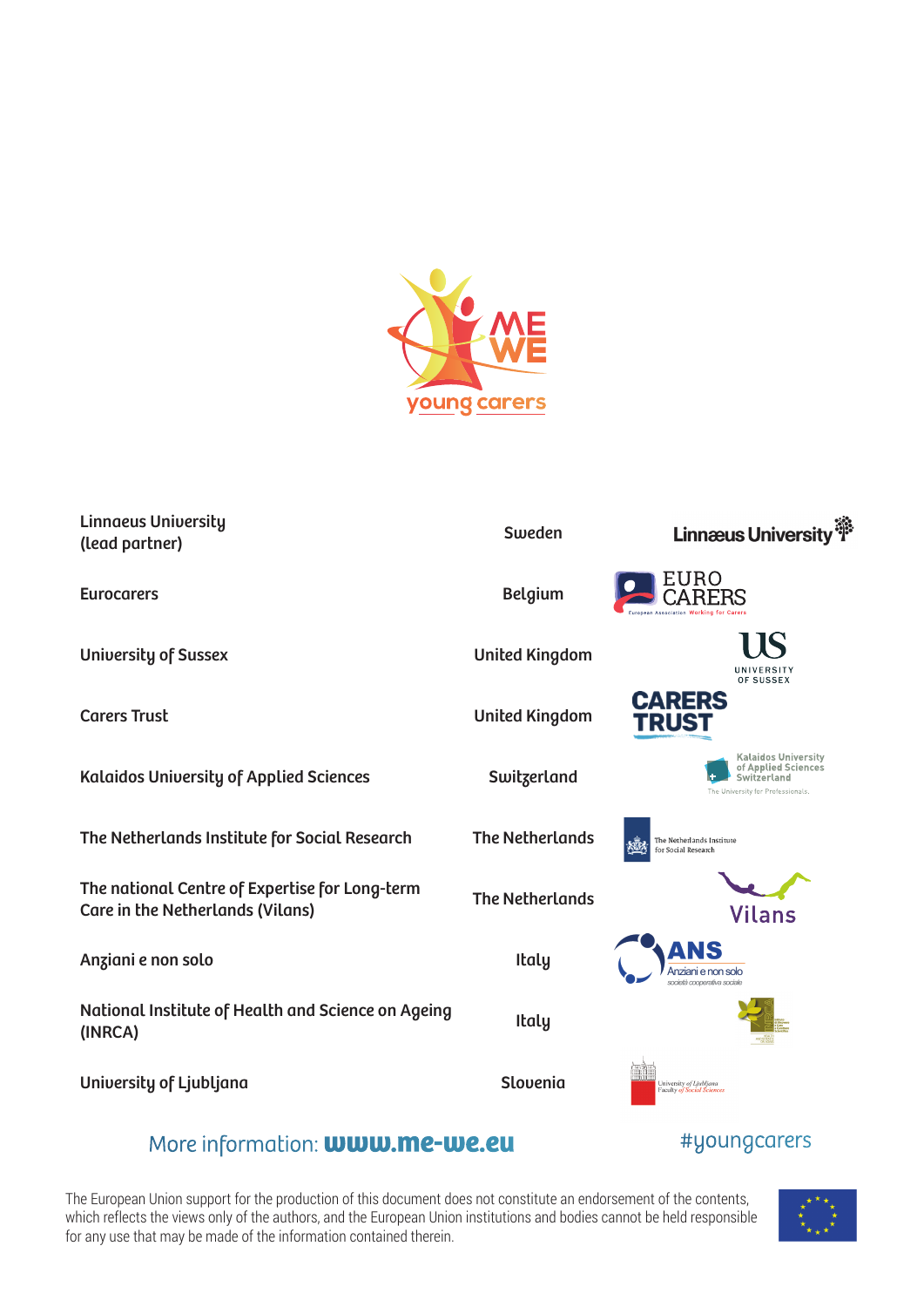## TABLE OF CONTENTS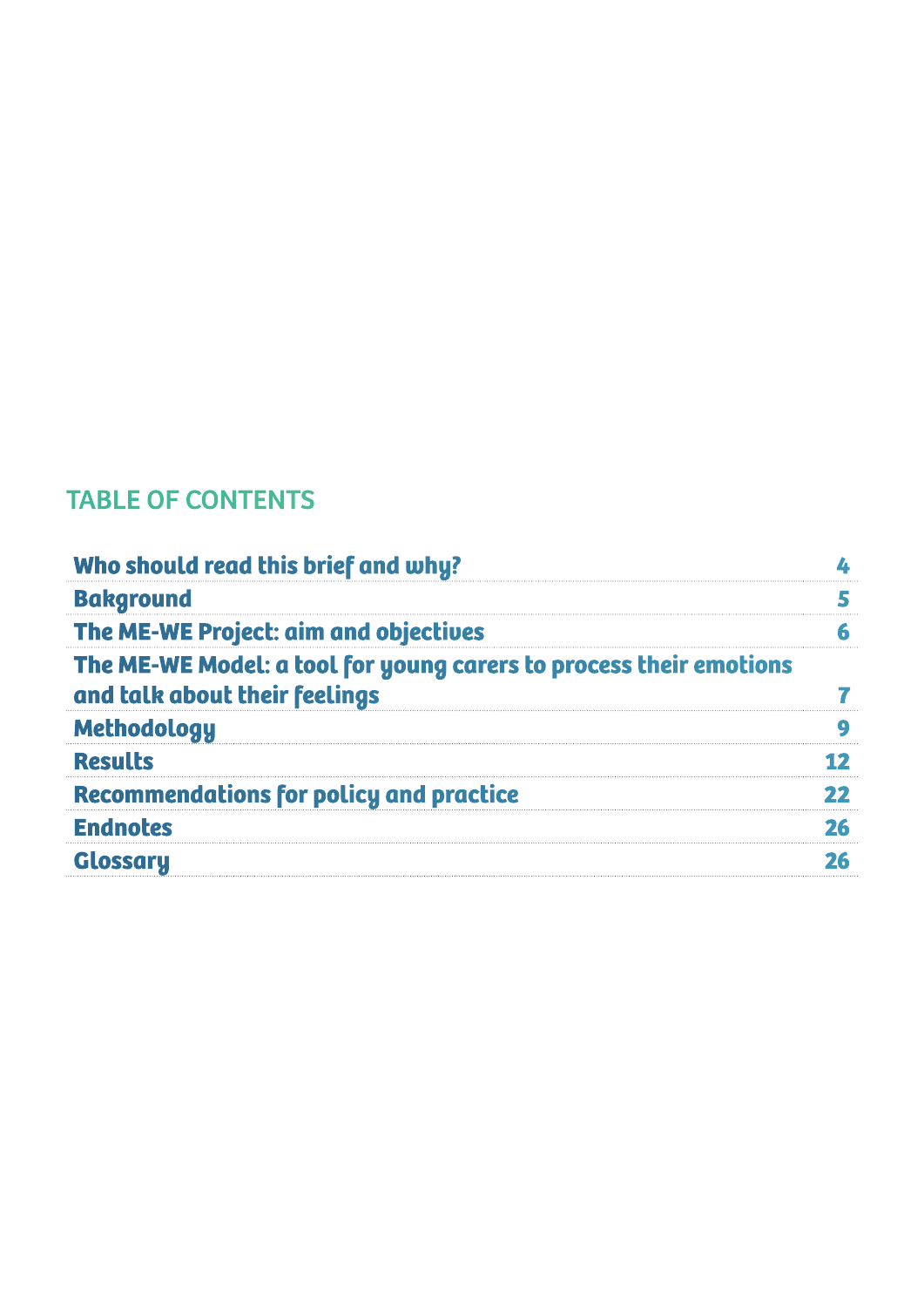# **Who should read this brief and why?**

This brief targets professionals working with youth (school professionals, youth workers, staff of voluntary/carers organisations), or having a high chance of 'meeting' young people with caring roles in their work (health, care professionals and social workers), as well as policymakers across Europe and beyond.

It presents an ambitious and ground-breaking new support programme – the ME-WE Model- developed for a particular group of young people: adolescent young carers (AYCs) i.e., young people (aged 15-17) who provide care to a family member or a friend who has a chronic illness, disability, frailty, addiction or any other condition related to a need for care.

The ME-WE Model aims to strengthen the resilience (the process of negotiating, managing and adapting to significant sources of stress or trauma) and improve the mental health of adolescent young carers.

It has been developed in the framework of the Horizon 2020 [ME-WE project](https://me-we.eu/) - Psychosocial Support for Promoting Mental Health and Well-being among Adolescent Young Carers in Europe (January 2018-June 2021).

The ME-WE Model holds many firsts: it is the first scientific intervention in the form of a clinical trial involving adolescent young carers. It has been co-designed with the target audience and it has been tested and evaluated in six European nations (UK, The Netherlands, Sweden, Slovenia, Italy, Switzerland), with a varied level of approaches and awareness of young carers.

This brief presents the methodology and the main results of the ME-WE Model, providing clear indications about the benefits of this co-created and scientifically tested support programme for young carers.

The ME-WE Model is easy to replicate. The ambition is for it to be implemented beyond the lifetime of the ME-WE project and beyond its core partnership. In this way, many more AYCs will have the opportunity of getting psychosocial support from a dedicated programme and will be enabled to thrive.

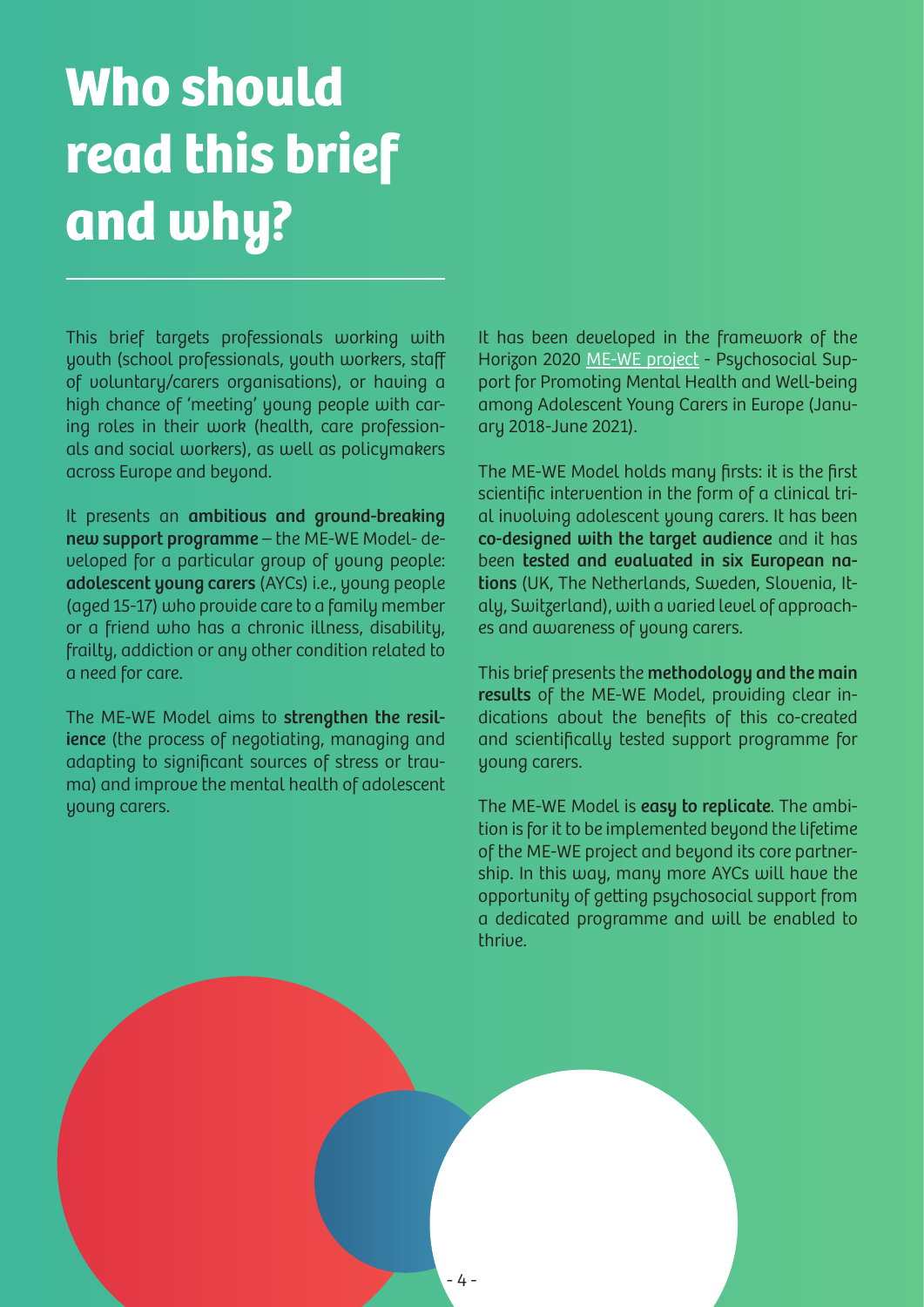## **Background**

Young carers are children and young people who provide care, assistance and/or support to a family member or a friend who has a chronic illness, disability, frailty, addiction or any other condition related to a need for care. They assume a level of responsibility that would usually be associated with an adult.

Although there are no precise figures about how many young carers there are across Europe today, some national statistics and pilot projects suggest that about 7-8 percent of children in Europe have caregiving responsibilities.

Despite the relevance of the phenomenon, oftentimes policymakers, service providers and the general public are unaware of the existence of young carers and the challenges they face. In addition, young carers themselves often don't self-identify (because they think they are simply doing what is natural to do, because they grew up in the role, etc.…).

The lack of awareness of the challenges faced by young carers entails a lack of support, with a negative impact at both an individual level and at societal level. Indeed, taking on a caring role constitutes a relevant risk factor for the occurrence of both immediate and long-term problems on AYCs' mental health, well-being and development, as well as for their transitions to adulthood, social inclusion, education and employability.

AYCs are those in the age group 15-17 years. They are in a transitional phase, from childhood to adulthood. They deserve a special attention, as navigating growing up and all the challenges that life throws at them, while caring for someone, can be overwhelming.

**"Sometimes I think I miss out on some of the things other people my age do, like going out with my friends and stuff like that"** 

> (AYC participating in the ME-WE intervention)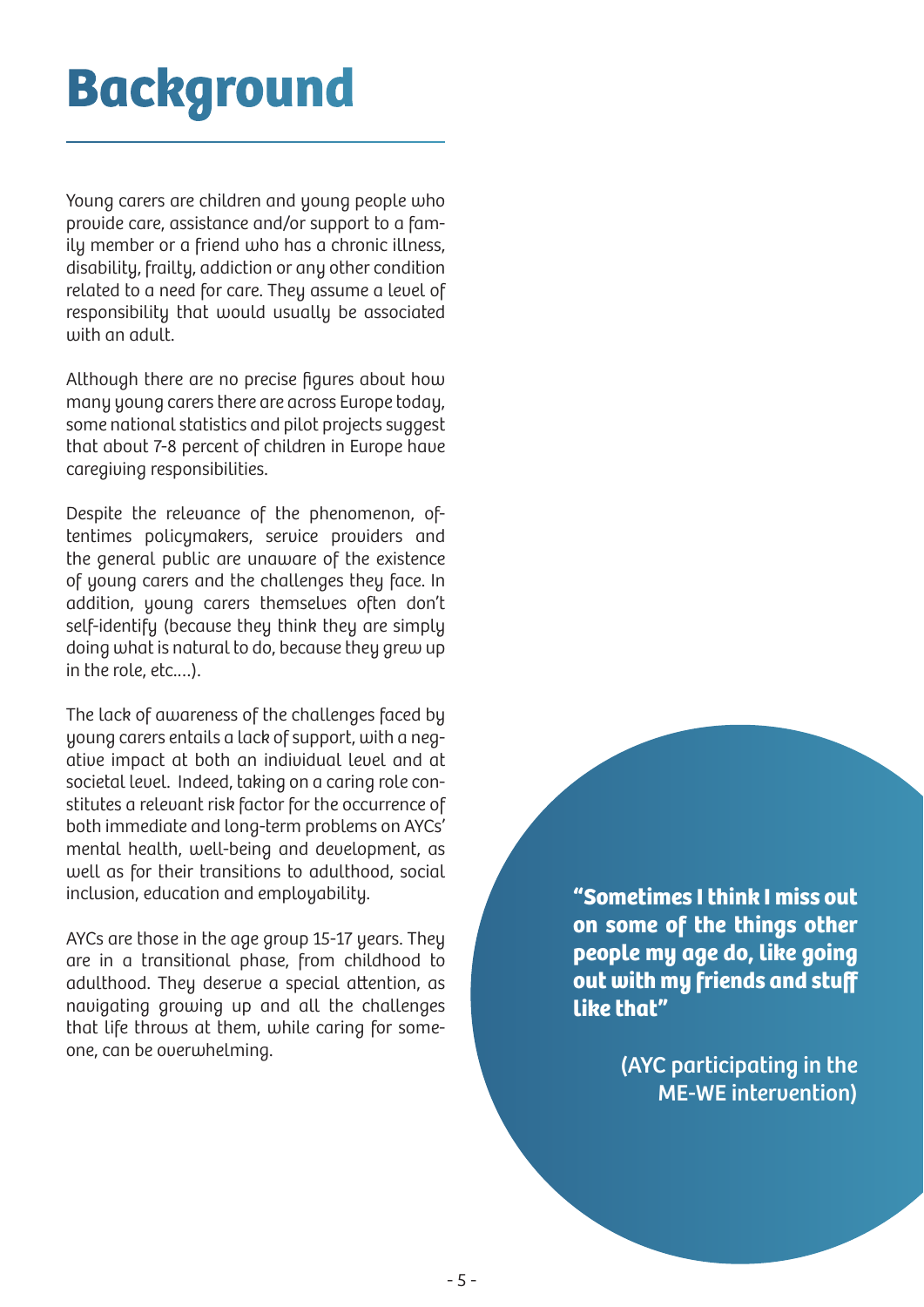# **The ME-WE Project: aim and objectives**

The Horizon 2020 [ME-WE project](https://me-we.eu/) - Psychosocial Support for Promoting Mental Health and Well-being among Adolescent Young Carers in Europe - aimed to strengthen the resilience of AYCs in order to impact positively on their mental health and well-being and mitigate the negative influences of psychosocial and environmental factors.

The project consortium - led by Prof. Elizabeth Hanson and team at Linnaeus University, Sweden- consisted of prominent research institutes and NGOs from 6 European States (UK, The Netherlands, Sweden, Slovenia, Italy, Switzerland), at different stages of awareness and development of policy and services for AYCs (from advanced to none) - plus Eurocarers, the European Association working for carers.

The project lasted 42 months (January 2018- June 2021).

The project had three specific objectives: (1) to systematise knowledge on AYCs; (2) to co-design, test and deliver psychosocial interventions in six countries; (3) to evaluate what works and provide knowledge translation actions at national, European and international levels.

The systematization of knowledge - on profiles and needs of young carers, legislation and policies and successful strategies to support themtook place during the first year of the project. A layperson translation of the research findings can be found in a set of  $Policy briefs - 6 country spe Policy briefs - 6 country spe$ cific (Italy, Netherlands, Slovenia, Sweden, Switzerland and UK) and 1 <u>European</u><sup>1</sup>.

This document focuses on the innovative framework of primary prevention interventions that have been co-designed with young carers, tested and evaluated in 6 project countries. The document will present the methodology, as well as the results, in order to show what worked – what could be improved and how. This will serve as basis to provide evidence-based actions at national, European and international levels.

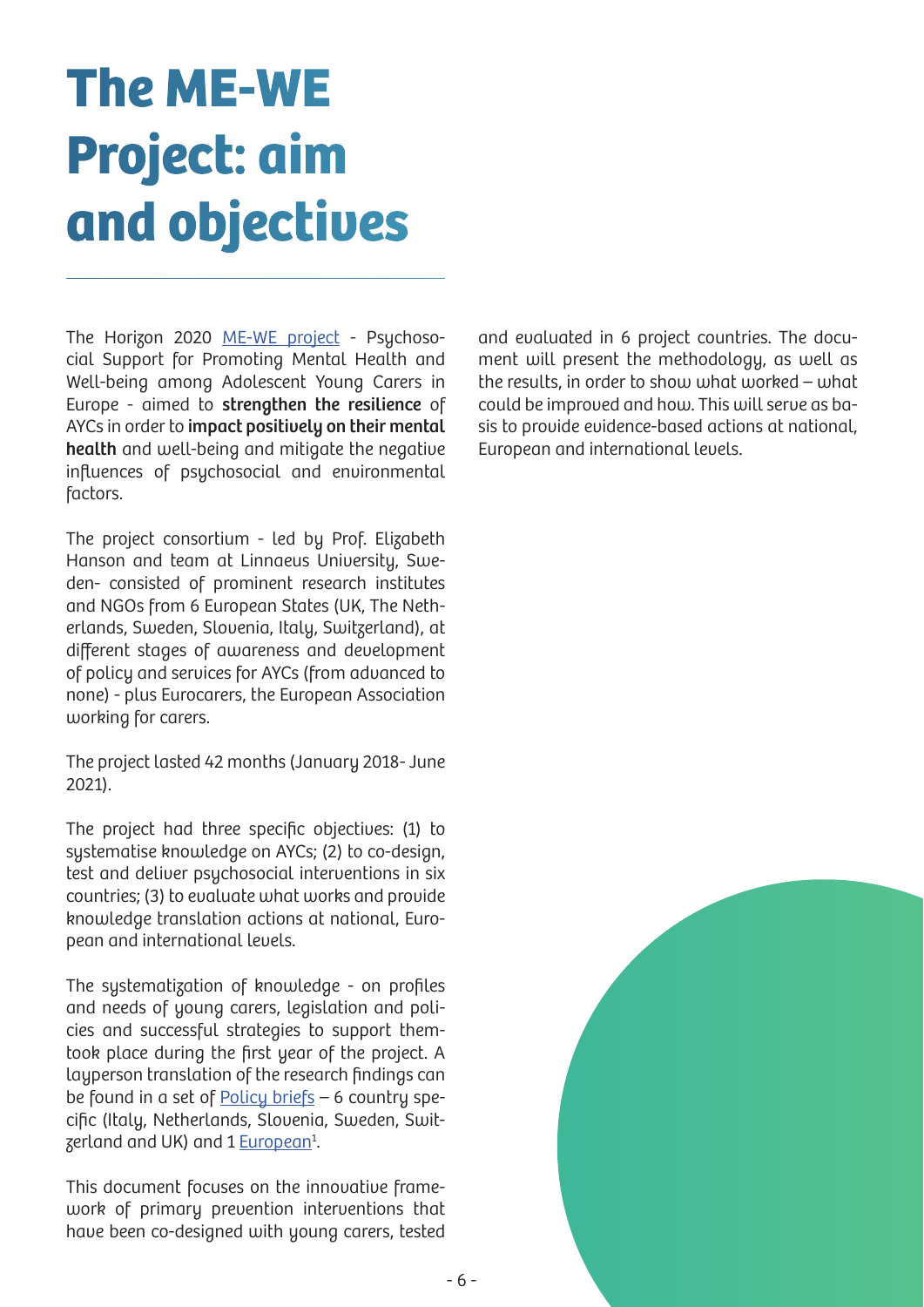## **The ME-WE Model: a tool for young carers to process their emotions and talk about their feelings**

The ME-WE Model consists of a psychosocial intervention and a mobile app for young carers. Both have been co-designed with young carers and professionals, as they were discussed in the framework of the Blended Learning Networks (BLNs) (a diverse group of people who share common interest(s)- in this case- young people in general and young carers in particular- and contribute with some form of expert knowledge to the community by creating a learning network that meets regularly) in the earlier stages of the ME-WE project.

## THE ME-WE INTERVENTION

The ME-WE intervention is a resilience-based psychoeducational programme offering the opportunity for young carers to have a language to talk about their feelings and giving them tools to process their emotions and engage in positive behaviors.

The ME-WE psychoeducational intervention is an adapted form of the DNA-V model model (Hayes and Ciarrochi, 2015)<sup>2</sup>.

## FOCUS ON THE DNA-V MODEL

The DNA-V Model is used in educational and clinical contexts to help adolescents to manage their emotions, to find solutions to daily problems, to connect with their own values, to reach a level of awareness and vitality and to develop positive relationships with friends and family. The model is focussed on the development of a strong sense of oneself and gives adolescents the confidence they require to make the transition towards adulthood.

#### **D – 'Discoverer'.**

This is where we try new things and see what works. It's where we discover what we care about.

#### **N – 'Noticing'.**

This is a space we can move to when we feel stuck and want to increase our awareness of where we are and the choices available to us.

#### **A – 'Advisor':**

that little voice that gives you advice based on the past.

#### **V– 'Values':**

these guide you as a compass in the direction you find important.

The Italian adolescent young carers called the ME-WE Model "VOCE". VOCE is a different combination of the letters DNA-V: "Valore (Value) Osservatore (Noticer) Consulente (Advisor) Esploratore (Discoverer). VOCE means "voice". The Model gave voice to a group of young people who often do not have a voice!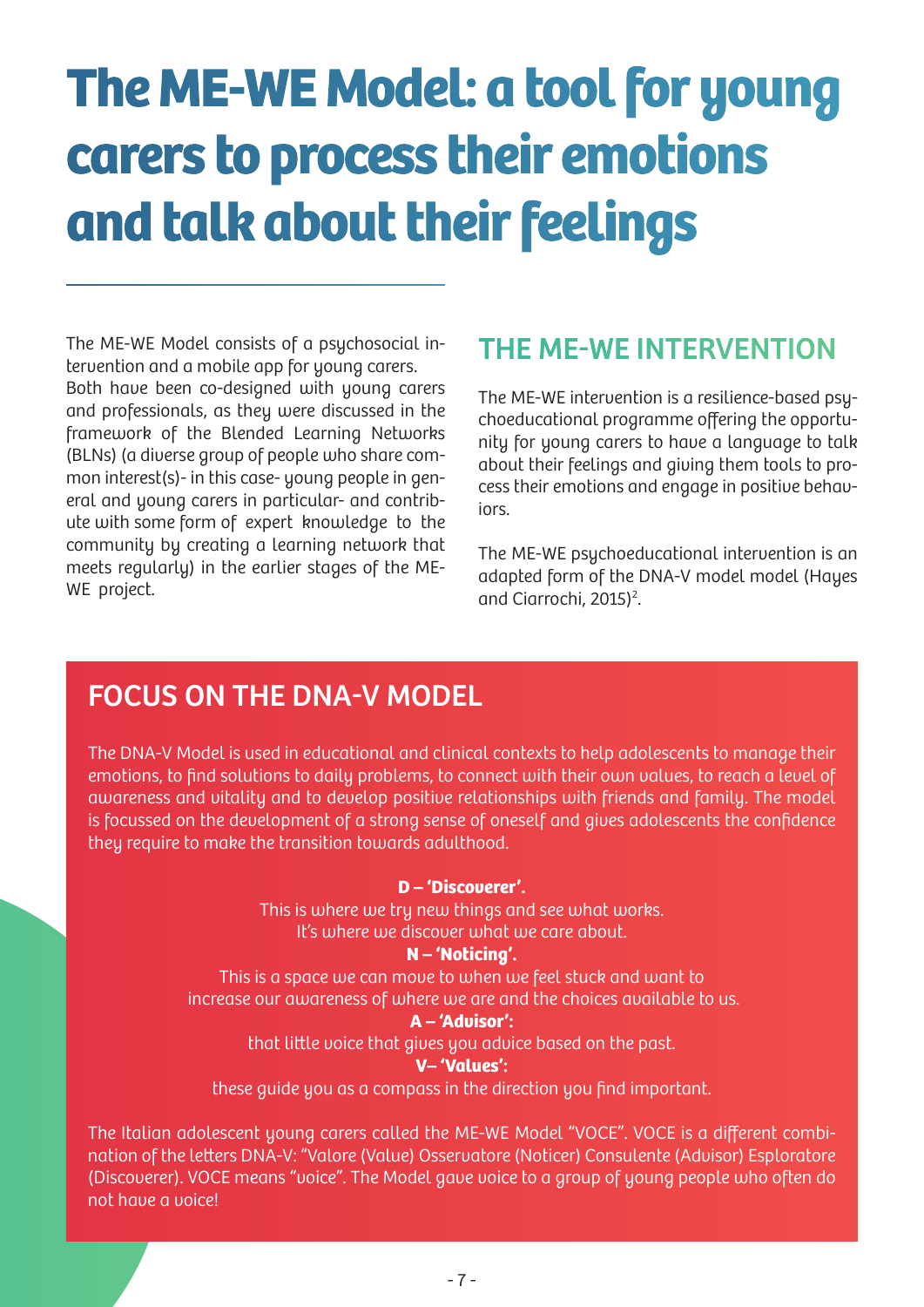During the education/training course, young people were introduced to three roles (their discoverer, noticer and advisor) and were also invited to think about what is meaningful, of value, to them. They were provided with tools in order to be able to: handle difficult thoughts, get in contact with and notice their own feelings, grow and flourish, find meaningfulness and strength/energy, develop a flexible self-image and self-compassion, and build strong social networks.

By using the DNA-V roles they were encouraged to discover not only their role as an informal carer but also the existence of other roles.

The intervention included seven two-hour group meetings, one meeting per week over a seven-week period. Trained facilitators - psychologists or other social/health professionals such as nurses or youth workers - performed the intervention. The only exception was in the UK, where facilitators were professionals already working to support young carers—rather than professionals who merely work with adolescents generally or mainly with adult carers. This is due to the strong societal awareness of young carers in the UK country context, in contrast to the other partner countries with lower levels of young carer recognition.

### THE ME-WE/YOUNG CARERS APP

The ME-WE Model also includes a mobile app, co-designed with YCs at earlier stages of the ME-WE project. The app offers psychoeducational, psychotherapeutic, and social support at distance, by means of educational resources, professional and peer support.

The mobile app has the advantage of gathering information related to AYCs in one place and makes it possible for AYCs to interact with their peers and professionals, by for instance sending messages in the chat to other ME-WE participants and facilitators, comment on news, and contribute with stories about being an AYC.

The ME-WE/young carers app includes the exercises that are used during the group meetings (information about each session, films, and mindfulness exercises).

The mobile app was included as a core element of the country interventions (the ME-WE sessions) in Sweden, Switzerland, and the Netherlands respectively.

It is a multilingual product (available in Italian, Dutch, Slovenian, Swedish, Swiss French, Swiss German, Swiss Italian and English).

The ME-WE /young carers app has been published in Google Play and App Store in the summer of 2021.3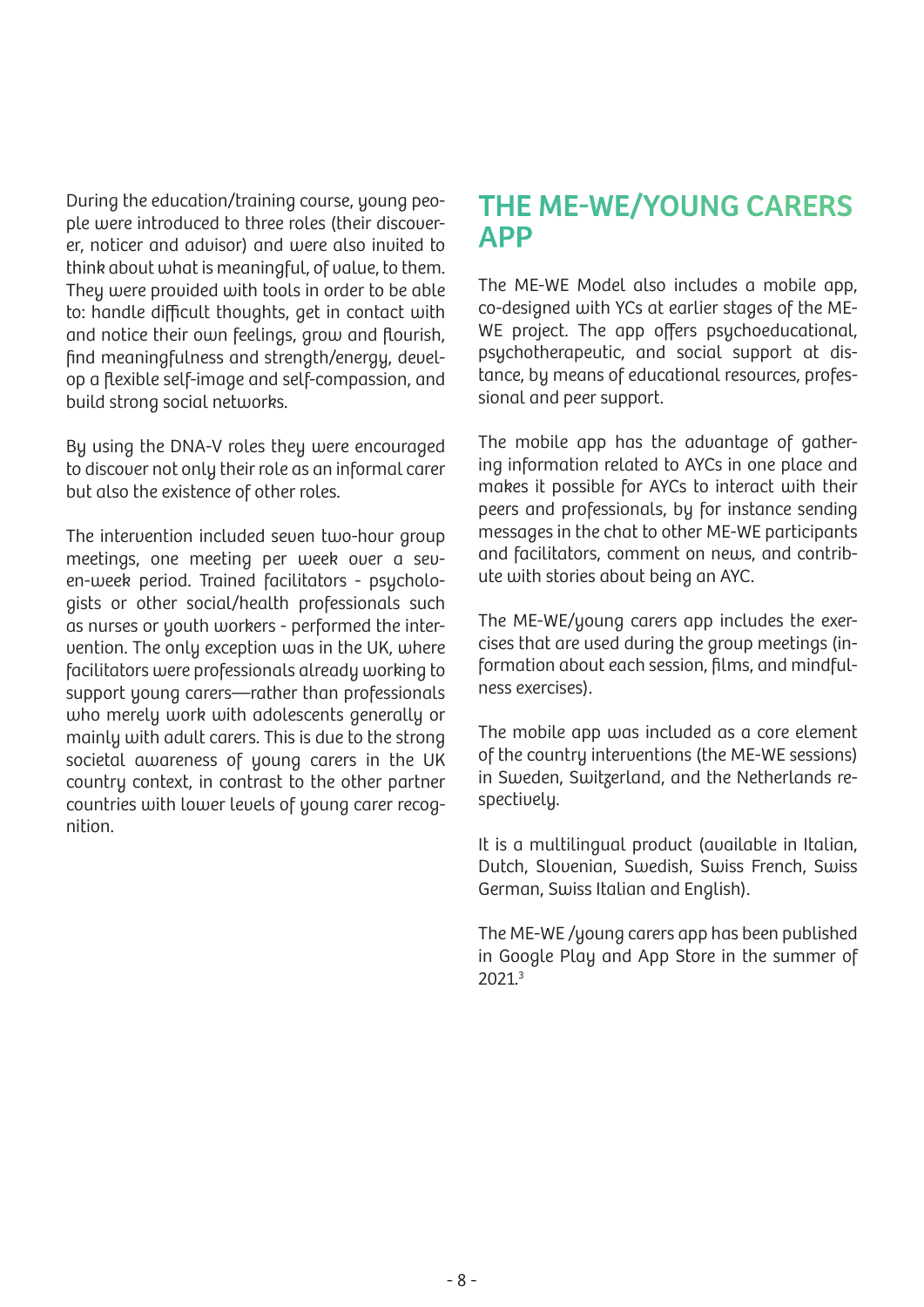## RECRUITMENT AND IMPLEMENTATION OF THE ME-WE INTERVENTION

Starting from May-June 2019, until September-November 2020, the ME-WE project partners were active in recruiting participants to the ME-WE intervention.

The main recruitment channel were schools: the project partners delivered presentations with all students and school professionals and distributed fliers and posters.

At a later stage, recruitment also took place through a wider range of additional stakeholders from the health and the social sectors, including NGOs.

The recruitment in the UK was different than in the other countries: it took place via young carers' services, that is, dedicated, supportive programmes for young carers relatively widespread in England.

When the COVID-19 outbreak started, recruitment was expanded with the development of a social media strategy (through Twitter, LinkedIn, Facebook and Instagram) in Sweden and Switzerland.

Overall, 488 young carers – over the 6 countries - were recruited to participate in the ME-WE intervention.

After the recruitment, a screening interview was conducted by the research team members, to assess whether the young person met the inclusion and exclusion criteria to participate in the scientific study, respectively: being aged between 15 and 17 and being responsible for the care of family members or other people of significance in their life; not already receiving psychological/mindfulness-based therapy or medications.

After screening and taking out withdrawals, the number of AYCS dropped to 278.

The young people who satisfied the eligibility criteria and the exclusion criteria were placed at random in two groups: the first group took part in the intervention programme (intervention group), whilst the other group was placed on a waiting list and was offered participation in the group meeting once the intervention group had completed their follow-up meeting (control group).

Two different methods were planned for the delivery of the ME-WE intervention: a fully face-to-face approach (adopted by Italy, Slovenia, and United Kingdom), and a blended approach that combined face-to-face and online sessions delivered via the dedicated ME-WE mobile app (adopted by Sweden, Switzerland, and the Netherlands).

Once COVID-19 hit the project countries, to comply with the restrictions and precautionary measures introduced at national levels, the study was virtualized across all six countries, including a fully online delivery of the ME-WE intervention.

In most of the countries, some of the AYCs had completed their participation in accordance with the original plan before the lock-down, which meant that some AYCs had both face-to face ME-WE meetings as well as some online, while others had all their meetings online.

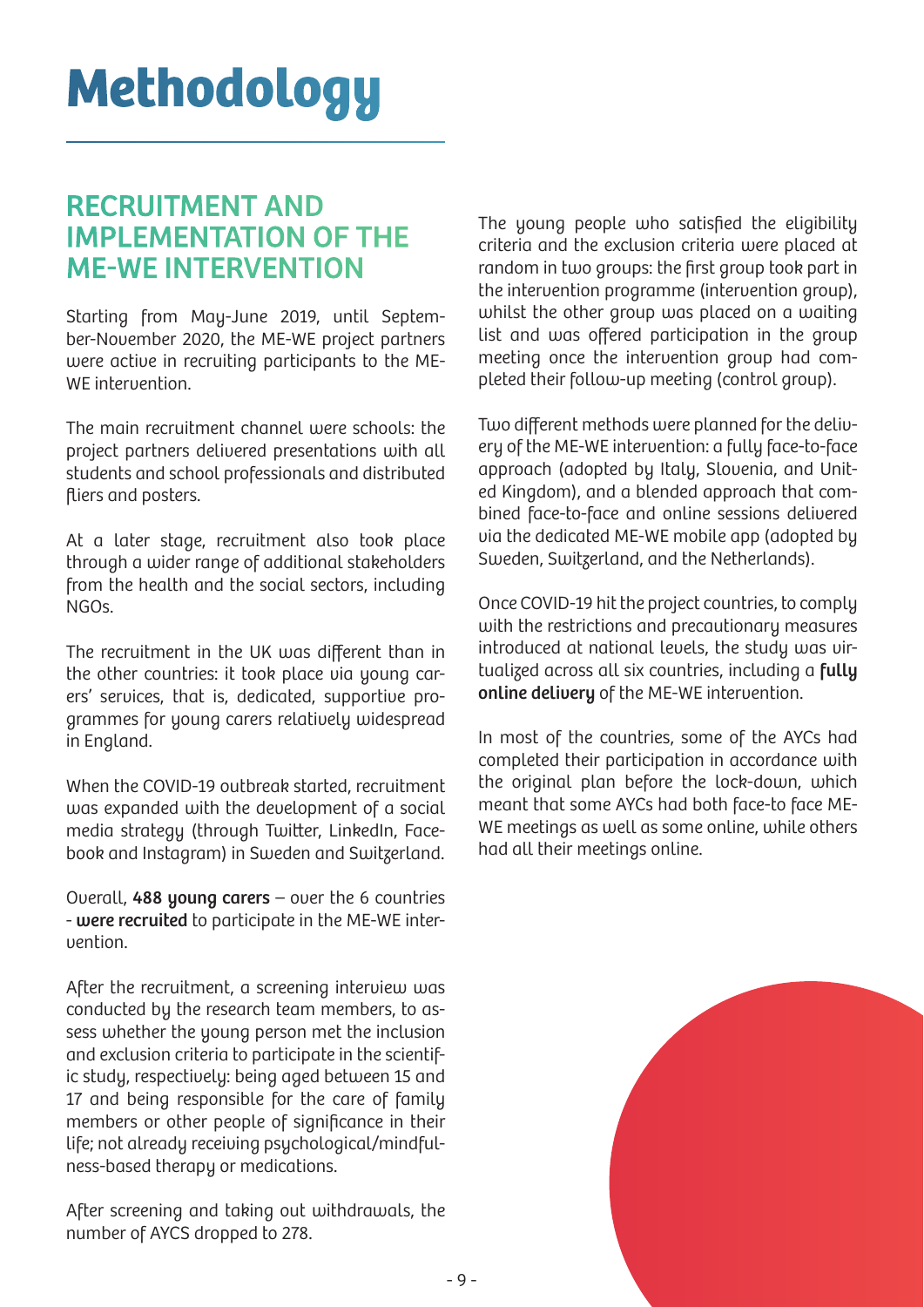## WHO ARE THE ADOLESCENT YOUNG CARERS WHO TOOK PART IN THE ME-WE INTERVENTION?

Participants in the study were aged 15-17 and caring for a family member or a significant other. In the first case, the most commonly mentioned conditions of the carer recipient are physical, mental (most frequently mentioned: depression, anorexia or anxiety) or cognitive conditions (most frequently mentioned: Autism, Dementia and Downs syndrome).

Interestingly, among care recipients who are AYCs' friends or other close persons, the most common health condition was mental illness (concerns the Netherlands, Slovenia, Sweden, and UK), where depression, anxiety and other mental conditions are mentioned. Italy reported a variety of health conditions except addiction, and Switzerland did not report AYCs taking care of a friend or other close person.

The average age of participants was around 16 years, with the oldest participants in the intervention group coming from the UK, while the youngest were from Sweden.

In all countries the majority of participants in either the intervention or control group were female with the exception of an intervention group in the UK, where approximately half of the participants were female and half were male.

The share of participants who belong to other nationalities varied from 6.3% in the Netherlands to 40.0% in UK for the intervention group and from 0% in Italy to 37.5% in Sweden for the control group.

The number of AYCs participating in the ME-WE intervention – 278 in total- differed between the countries:

> 56 in Italy, 97 in Slovenia, 64 in the UK, 30 in Sweden, 27 in the Netherlands and 4 in Switzerland.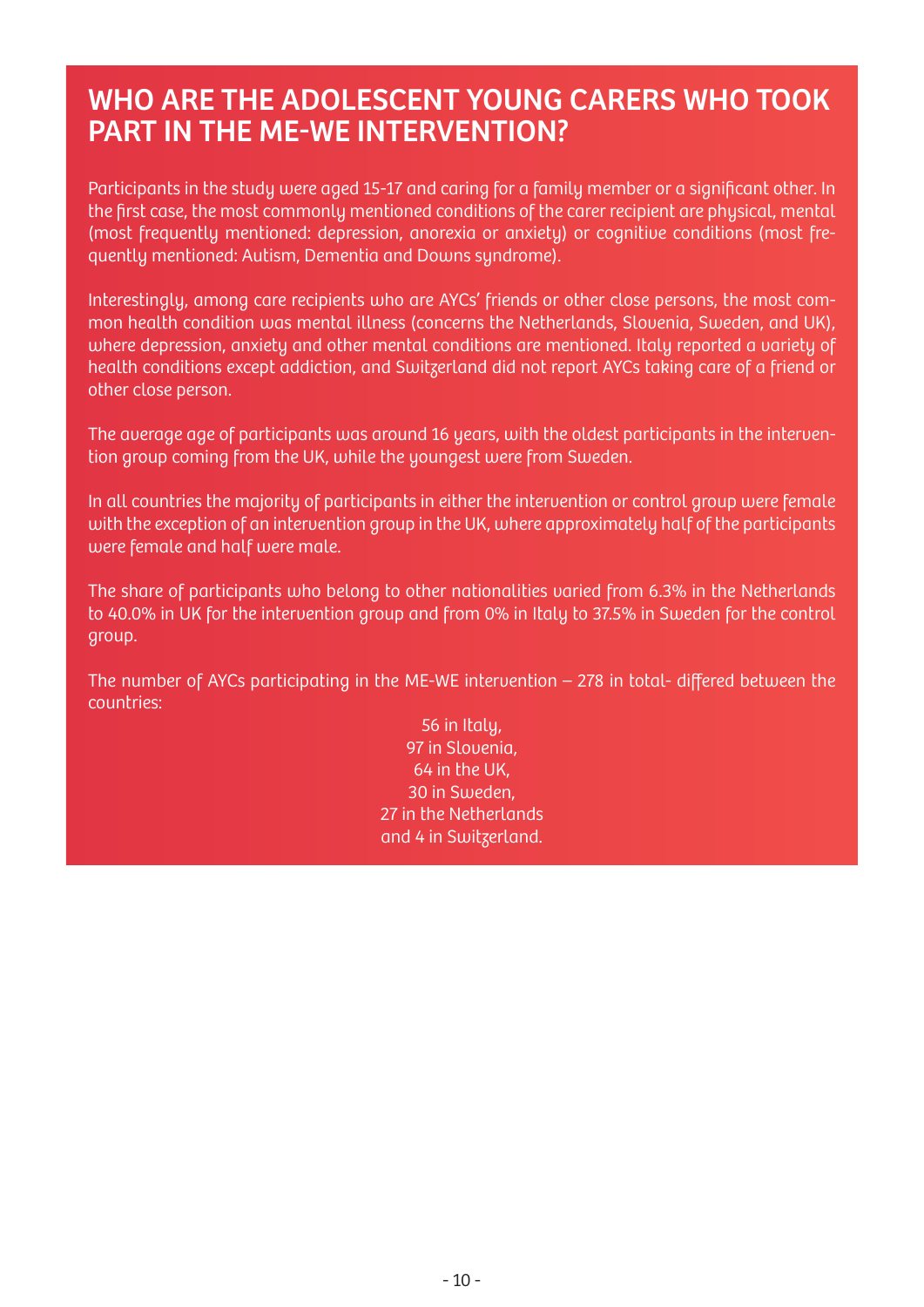## EVALUATING THE EFFECTIVENESS OF THE ME-WE INTERVENTION

In order to evaluate the effectiveness of the intervention, a mixed method evaluation was conducted, including a questionnaire to be filled by young carers who participated in the study (both in the intervention and in the control group) and interviews/online survey to be answered by stakeholders that had been either actively involved or actively supported the development of the intervention, the information, recruitment and/or implementation of the ME-WE intervention.

#### **Questionnaire for AYCS**

The questionnaire for AYCs was administered at three different moments in time: before the seven-week intervention (T0, baseline), immediately post-intervention for the ME-WE intervention group or after 7 weeks for the waitlist control group (T1), and again at three months' follow-up (T2).

The intervention and control group were compared in terms of the changes (between T0 and T1 and between T0 and T2) observed in a series of outcome variables.

The primary research question of the ME-WE study was: "Does the ME-WE intervention promote favorable changes in AYCs' mental health and well-being outcomes compared to a control group?"

The secondary research question was: "Does the ME-WE intervention leads to greater improvements in educational or vocational outcomes than a control group?".

The questionnaire included a number of validated instruments (to measure the effect of the intervention) as well as ad-hoc questions (on how they experienced the intervention and the impact of COVID-19).

Out of 278 recruited adolescent young carers, only 213 filled in all the three questionnaires. The numbers of respondent varied across countries (in Switzerland no data is available<sup>4</sup>). Some participants did not complete the questionnaires due to reasons such as technical problems, lack of interest or other issues. The limited sample size is a limitation of the scientific study, but it does not undermine the broader impact of the ME-WE Model. In order to compare the results among the different project countries in relation to validated instruments (quantitative data), the scores are aggregated for countries that applied face to face intervention delivery approach (Italy, Slovenia and United Kingdom) as well as for countries that applied blended intervention delivery approach (the Netherlands and Sweden) for both intervention and control group.

Hence, four groups have been considered in the cross-country analysis: intervention group with face to face delivery approach (n=75), control group with face to face delivery approach (n=90), intervention group with blended delivery approach (n=32), and control group with blended delivery approach (n=16).

#### **Evaluation for stakeholders**

In addition to the questionnaire for AYCs, a contextual evaluation was conducted, in order to gain a deeper understanding of success factors and challenges encountered during the recruitment and implementation of the ME-WE intervention in each country. A secondary aim was to explore to what extent the recruitment efforts have contributed to an increased awareness of AYCs' situation among key stakeholders in all six partner countries and to changes in the way they work.

In total, across the 6 countries, 81 stakeholders participated in focus group/individual interviews and 100 stakeholders answered the online survey. Respondents had different professional backgrounds, often working in the health care, social care or educational sectors (e.g., psychologists, directors, social workers), former young carers, researchers and local and national level policy-makers. Some of these stakeholders were facilitators of the ME-WE groups.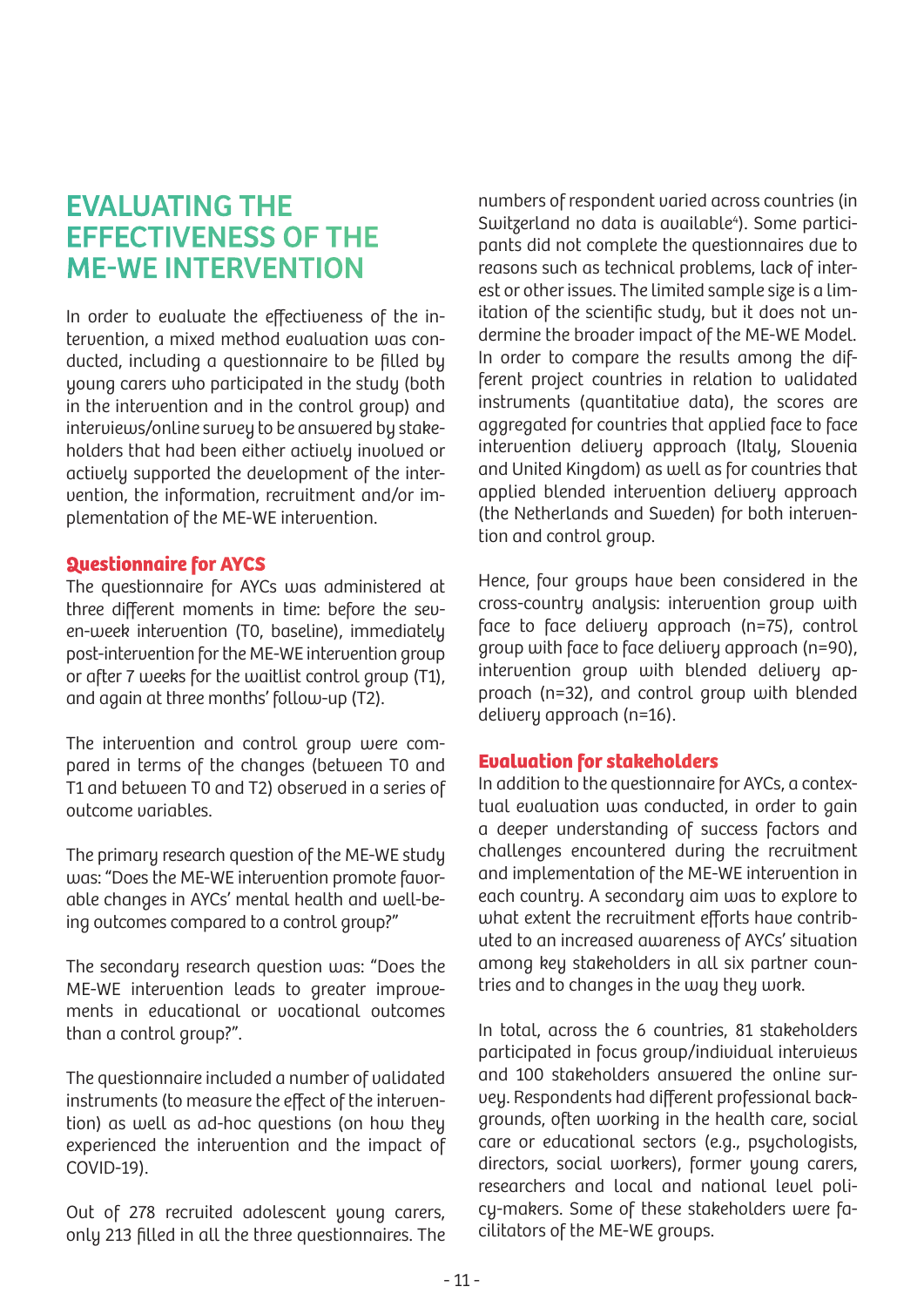## **Results**

Research question: Does the ME-WE intervention promote favorable changes in AYCs' mental health and well-being outcomes compared to a control group?

The results to this first research question, even though not always statistically significant, due to the limited sample size, are promising and go in the right direction.

There is clear indication of a positive impact of the ME-WE intervention on the resilience of AYCs: their resilience scores at the post-intervention increased compared to the baseline, but decreased again at the follow-up evaluation. This suggests that longer-lasting interventions, or follow-up support efforts are needed in order to achieve long-term positive effects. The need for longer-term efforts is also something that a number of the young carers themselves called for. Whether the ME-WE Model should be expanded with more group meetings or followed up by another form of support, and what this form of support should be, should be further investigated.

All groups – intervention and control, in face-toface and blended delivery approaches- increased their mindfulness skills from baseline to the follow up and we can observe a statistically significant main time effect.

The face-to-face intervention group (Italy, Slovenia, UK) was the only one that reported greater psychological flexibility at the follow-up compared to the baseline, while all other groups increased their scores, corresponding to becoming more psychological inflexible. However, changes were not statistically significant.

Research question: Does the ME-WE intervention leads to greater improvements in educational or vocational outcomes than a control group?

The results in relation to this second research question are even more evident (and statistically significant).

At the follow-up, participants in the face-to-face intervention group more often reported being able to do their homework compared to the baseline and less often reported difficulties to perform well at school/training. A similar trend was also observed in the intervention group with the blended delivery approach. In addition, participants in the control blended group reported more frequently missing school/training/work or more frequently being late for school/training/work compared to participants in the intervention blended group. Further, participants in the face-to-face intervention group also reported to worry less about the person they care for while at school/training/ work.

These findings are extremely encouraging, as they prove the positive impact of the ME-WE Model on (perceived) educational attainment. Considering that young carers are a group at high risk to be Not in Employment Education or Training (NEET), the benefit of the intervention for AYCs (and for society) is evident.

More details on the quantitative findings of the ME-WE evaluation are available in the country-specific briefs<sup>5</sup>.

The following section offers a cross-country overview of the main qualitative results from the open-ended questions that were included in the questionnaire for AYCs. These results are highly supportive of the ME-WE Model: AYCs – using their own words- clearly stressed the help they received from the intervention and the positive impact it had on their lives.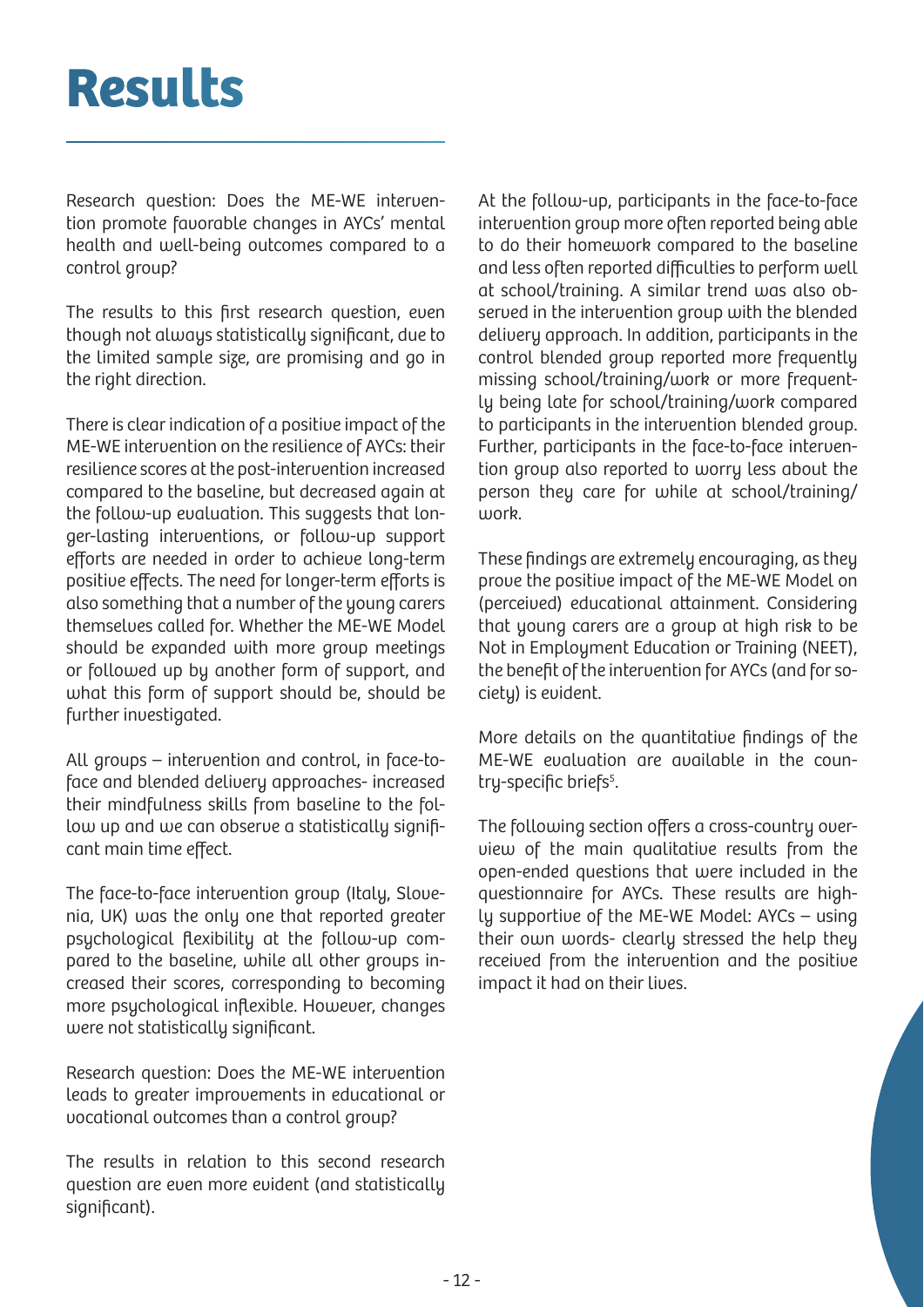## THE EXPERIENCE OF ADOLESCENT YOUNG CARERS (AYCS) WHO PARTICIPATED IN THE ME-WE INTERVENTION

#### **What kind of help and support did AYCs get from the intervention?**

AYCs from all five countries expressed positive experiences and effects as a result of participating in the intervention. The most common comment by participants is that the intervention helped them to handle difficult thoughts and feelings and to know more about themselves.

In some of the countries, adolescent young carers mentioned that thanks to the intervention they had learnt to be kind to themselves and they could find meaning, energy and power through the group sessions.

The contact with peers was valuable to young carers. Some young carers from all the countries said that they felt in a safe and non-judgemental environment in the ME-WE groups which in turn helped them to relax, feel less alone and be more willing to tell their story in the presence of other AYCs in a similar situation.

#### **The intervention's impact on AYCs' life and caring activities**

AYCs in all five countries<sup>6</sup> stated that they had experienced positive changes in their lives due to their participation in the ME-WE intervention, mainly: handling stressful thoughts and feelings in a better way; being more forgiving and kinder to oneself and/or taking better care of oneself.

> **"I have felt better about myself, and for the first time in a long time, I have felt that I am important"**

(AYC participating in the ME-WE intervention)

Some young carers reported that the intervention made them feel more confident in their caring role and some of them started working on getting the amounts of their caring tasks reduced or were looking for solutions to the caring tasks they found most difficult or trying.

**"I've had a safe place to speak about commonality between people who care and have been in similar situations. I've learned more about myself and hope to continue embracing the emotional help that the intervention has given me."** 

> (AYC participating in the ME-WE intervention)

**"I have been able to do less of the caring jobs that I dislike and more of the ones that I actually enjoy after talking through my feelings around my role with others and family members."** 

> (AYC participating in the ME-WE intervention)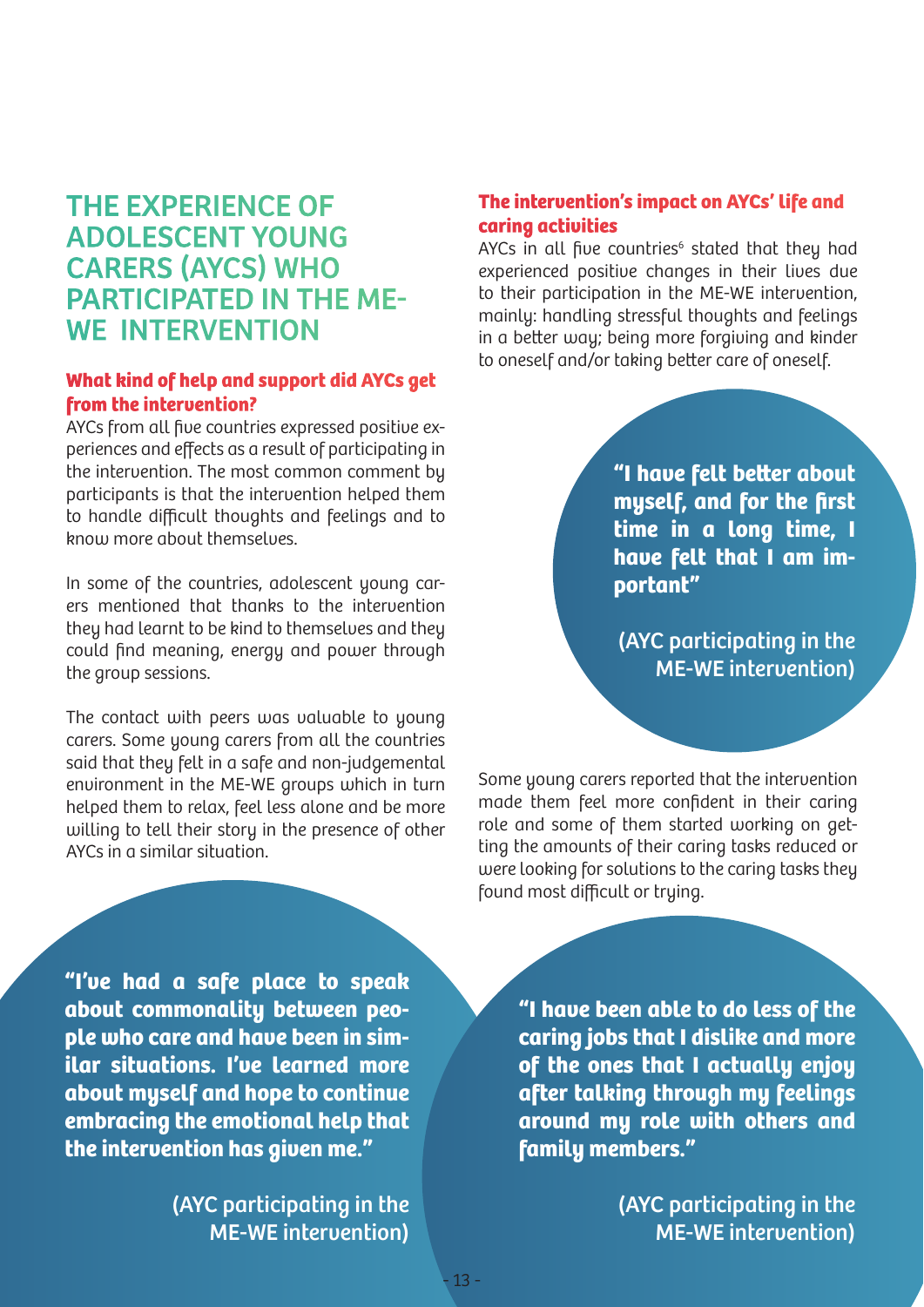#### **What did AYCs not like about attending the intervention?**

The AYCs were asked about negative aspects of the participation in the ME-WE intervention groups and in all five countries some aspects were raised, although many of the AYCs had no negative remarks about the intervention. The topics mentioned differed to a great extent between the countries, though one more common theme was that the subject matter of the intervention was at times triggering emotions and reflections for them and made them feel uncomfortable, because it brought difficult situations back to the surface.

**"Sometimes they forced us to think about our feelings and we were sometimes upset or depressed. "** 

(AYC participating in the ME-WE intervention)

Most of the participants from the UK – and few from NL and SE- thought the sessions were sometimes too long.

Online sessions were considered as a plus as training could continue during the pandemic, but they were also viewed as being less pleasant and fun, and several young people found it harder to open up about their feelings online. (IT, NL, SE, SI)

Few AYCs in more than one country mentioned other negative aspects, such as too many exercises to carry out and practise at home in between the group sessions (IT, SE, SI), some sessions lacking relaxation and fun (IT, SI, UK), or not so helpful assignments, as they lacked focus on the caring situation/real situations. (NL, SE, SI, UK).

#### **How did AYCs experience the ME-WE app?**

Three countries used the ME-WE app (NL, SE, CH) that was developed and tested during the intervention phase. Data is only available from the Netherlands and Sweden<sup>7</sup>.

Most of the AYCs in SE and NL stated that the app had been helpful and supportive.

Many AYCs in both SE and NL would recommend the app to other AYCs and stated that the app provided functionalities that they could not find in another app/services.

AYCs in SE especially appreciated the stories, the information pages, group exercises, the puzzle pieces and the chat.

Negative reviews were all related to technical aspects based on the fact that the app was still undergoing development during the time of the intervention. This was due to the COVID-19 pandemic which led to a fully online approach and the need to further adapt the ME-WE app accordingly.

#### **How has COVID-19 pandemic affected AYCs' lives and health?**

AYCs were asked about how COVID-19 affected their lives. Many of the aspects raised concerned life in general during the pandemic rather than specifically relating to the ME-WE -groups.

One of the main differences between the AYCs in the participating countries at T1 (that is, second data collection point that took place directly after the end of the ME-WE groups) is that more respondents from Italy, Netherlands and Slovenia reported positive changes rather than negative changes, while the vast majority of the AYCs from Sweden and the UK reported negative changes resulting from the impact of COVID-19 on their lives. The most common reported positive change was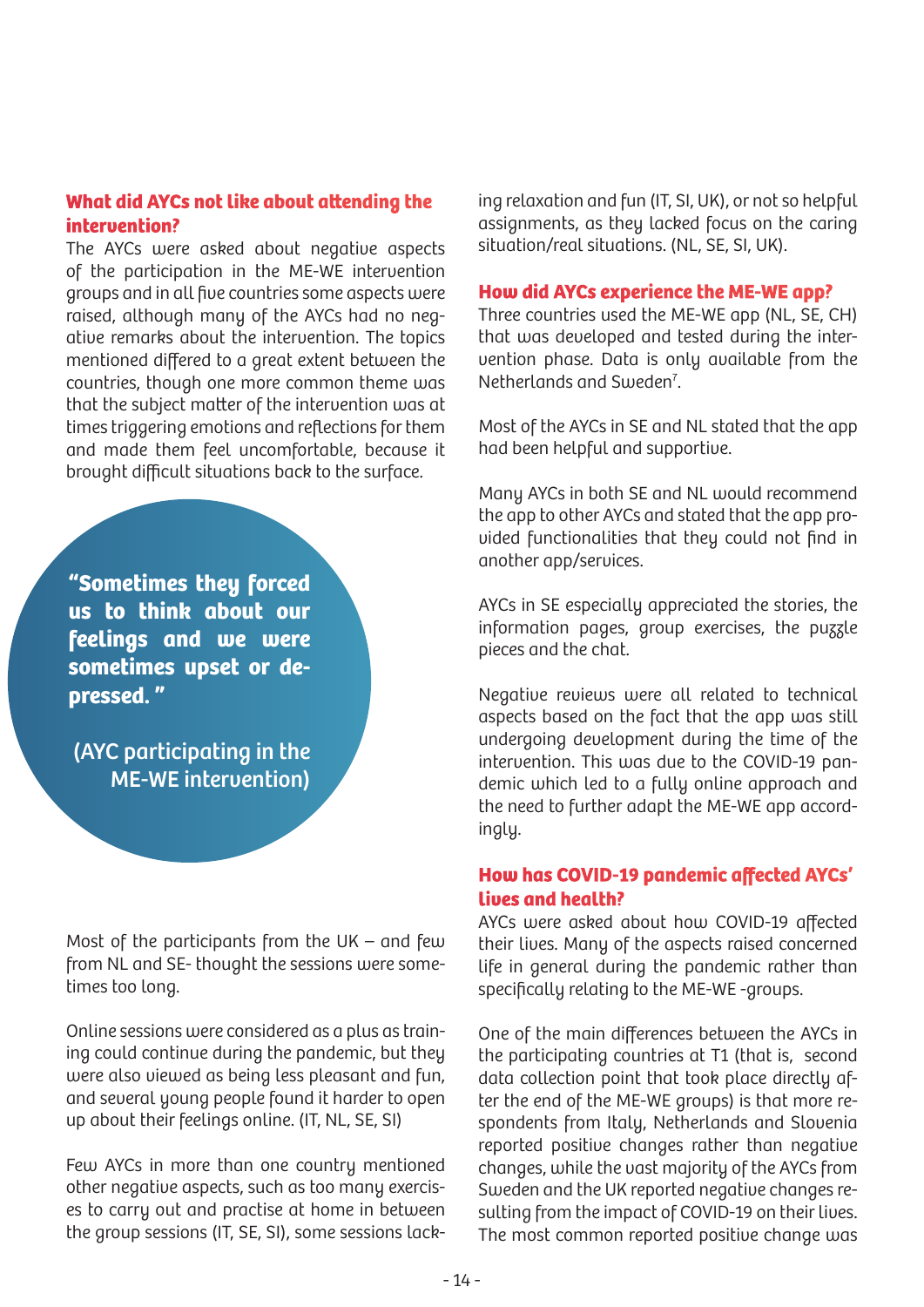the experience of having more time for themselves, to spend on favourite activities or for self-reflection. Additionally, more time with the family was appreciated, making some of the AYCs more relaxed.

Furthermore, AYCs in some countries reported the online school being less demanding.

Among the negative responses, social isolation or not being able to meet up with friends was the most common. This, as well as an increased level of caring responsibility, the feeling of being left alone with the care recipient, and increased worry for the care recipient when not being allowed to see her/him, affected wellbeing and, for some AYCs, their mental health as well. Furthermore, loneliness and depression were reported.

**"Surely it affected because a person with a fairly weak social network like me found himself practically more alone than usual for a long time."** 

> (AYC participating in the ME-WE intervention)

#### **"Because of COVID-19 I feel that people have forgotten about my caring role or that I do not need help anymore, when I need it more than ever."**

(AYC participating in the ME-WE intervention)

#### **How did AYCs experience participating in the intervention during the pandemic?**

Young carers mentioned positive aspects of attending the meetings in general, which were connected to having contact with other AYCs, being positive to online meetings and helping to create meaning and routines during the pandemic.

> **"The experience has been very positive and has helped to cope with the pandemic, the activities were really helpful and taught me so much in lockdown."**

> > (AYC participating in the ME-WE intervention)

Negative aspects mostly concerned the online form, online groups were not deemed to be as desirable to the AYCs as meeting face to face. Some AYCs experienced fatigue from the sheer amount of online activities that increased throughout the pandemic (e.g., online school classes) and the ME-WE groups in some situations only added to their sense of fatigue.

15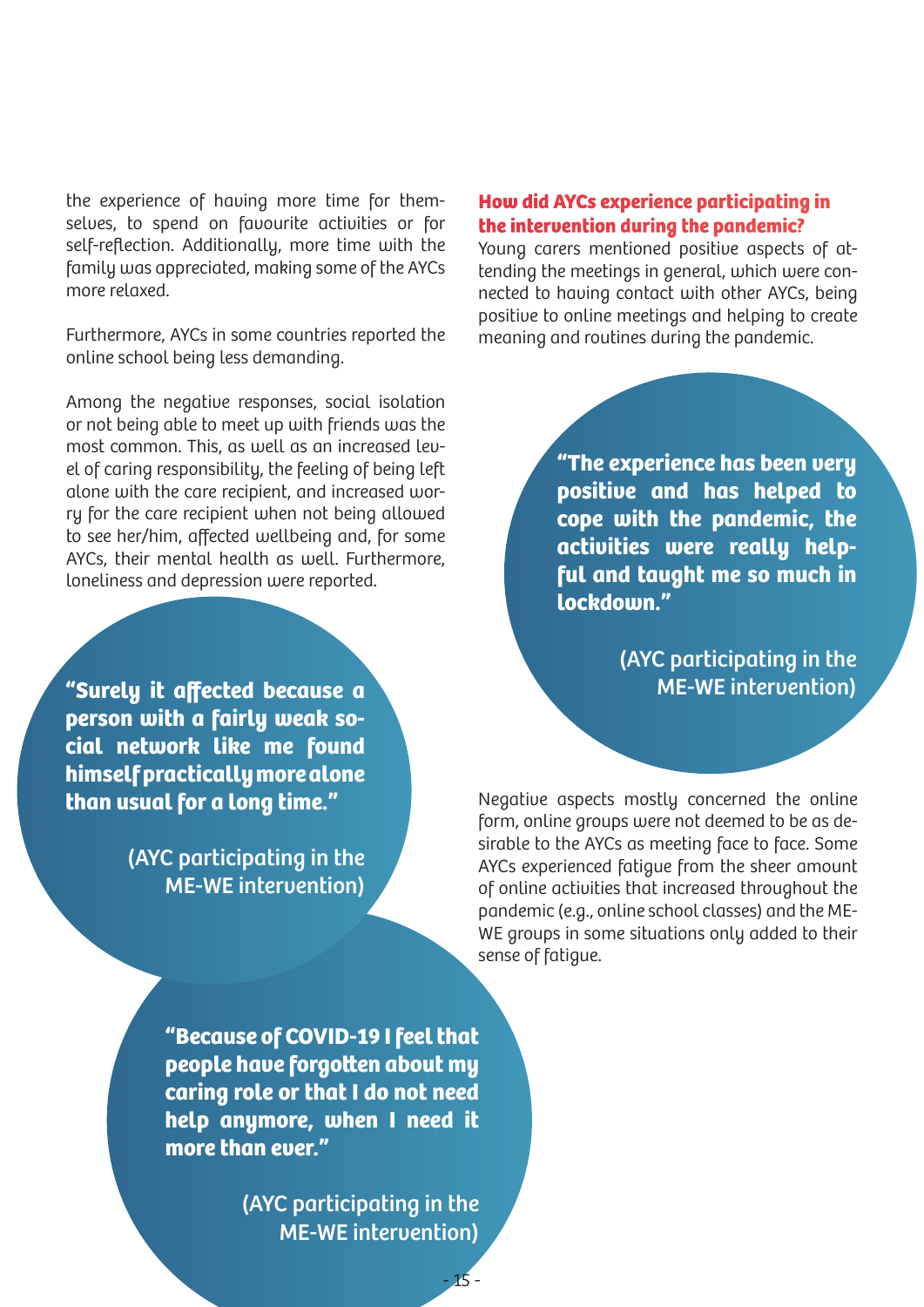## THE OPINION OF STAKEHOLDERS ON THE ME-WE MODEL

#### **Success factors**

Experience of the ME-WE intervention as a whole Overall, in all six countries stakeholders were highly positive about the ME-WE Model.

▶ According to several participants, one of the most positive contributions of the ME-WE project was the development and provision of a support programme which specifically targeted AYCs. As professionals they felt that they therefore had something concrete to offer YCs whom they made contact with.

**"Sometimes they forced us to think about our feelings and we were sometimes upset or depressed. "** 

(AYC participating in the ME-WE intervention)

- **Participants appreciated the involvement of the** target group (AYCs or former AYCs) in the implementation process (for example, as research assistants in the NL) and the cooperation between the research team and stakeholders.
- ▶ The value of research to lead to evidence-based support interventions for AYCs was appreciated, as it was the international dimension of the study.
- **Eacilitators** noted that, even though the ME-WE programme focuses on AYCs, it was **bene**ficial also for them, for both their professional and personal lives.

**"You don't teach this programme, you walk through this programme. It's not a programme that you teach a kid, it's a programme you walk through with a young person. When you said a lot of staff are saying that they got so much out of it, because that's the way it works, is that you go through it together"** 

> (AYC participating in the ME-WE intervention)

- ▶ The ME-WE programme based on the DNA-V model was considered highly relevant, as it highlighted strengths and values in the lives of young carers.
- ▶ Participants felt that it was positive for AYCs to have an intervention where they can share their story with other AYCs, as their friends do not always understand what they are going through.

#### Enhanced knowledge and awareness of AYCs

Stakeholders in different countries (CH, NL, SI) reported that - due to the ME-WE project- awareness on AYCs increased amongst different groups: teachers, other professionals, YCs, peers, parents, the general public and at a political level. This was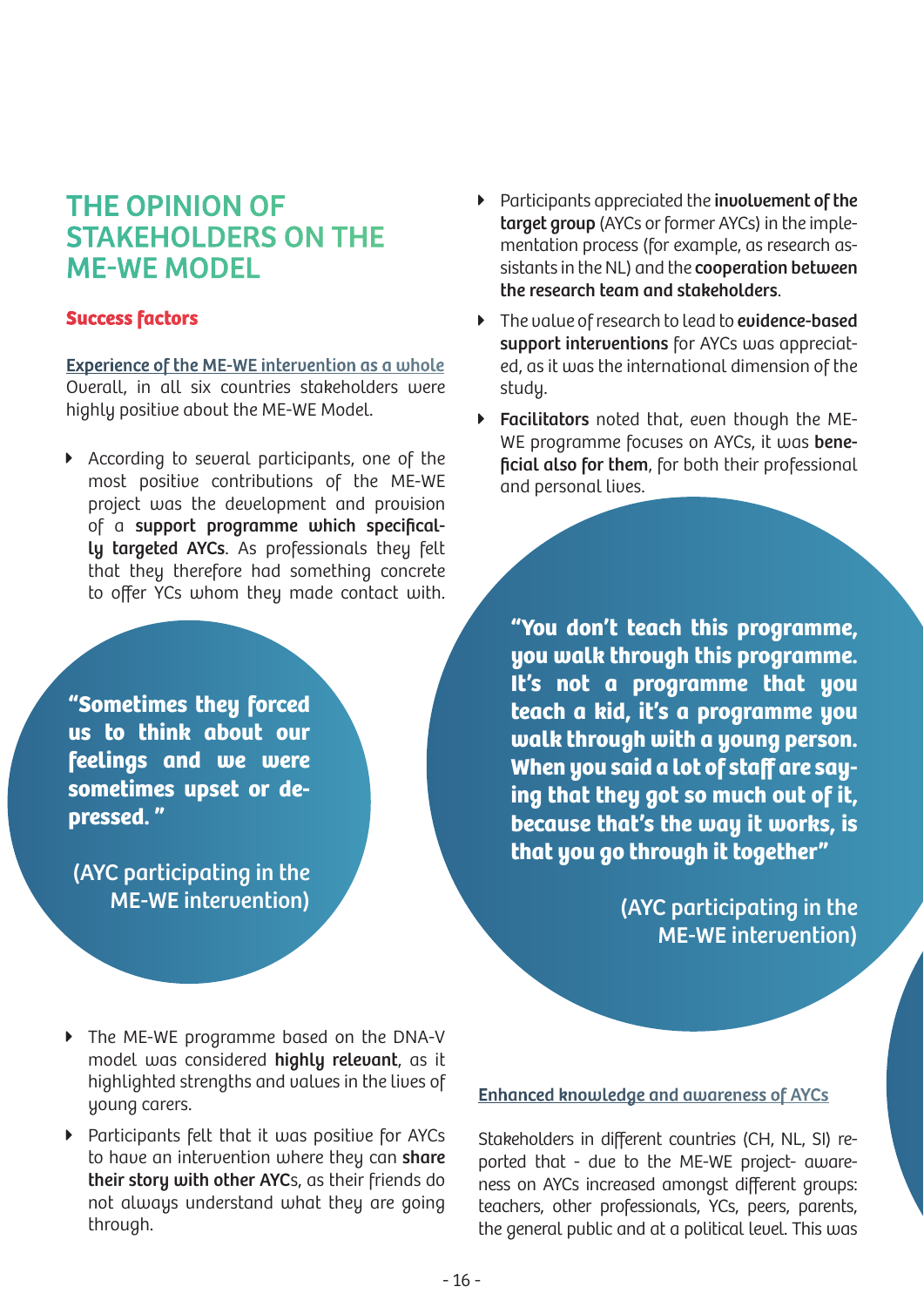**"Being confronted with the challenges experienced by AYCs makes the issue real. AYCs are everywhere. […] YCs should be considered as a mainstream topic."** 

> (AYC participating in the ME-WE intervention)

achieved by dissemination of information and facilitating network building among (other) organisations working with young carers. For example, in the Netherlands the ME-WE project enabled a better connection between schools/care support centres. In Sweden, it enabled increased collaboration between different municipal departments, namely between social services, health care, youth centres and schools. Even in Switzerland, a country that had the lowest number of recruited AYCs, the results in terms of awareness raising were impressive. For example, several students in health schools are now aware of the topic and as they work in contact with patients and families, they now will be able to respond if they come into contact with YCs. Also of importance is the awareness raising that has taken place at the political level (the Swiss National Health Department is now aware of the topic and this was viewed extremely positively by participants).

**"What I also learned; I say very often, and I've said many times, you are young carers while now I think, oh dear, you are growing up as a young carer, but you are also growing up as; who else are you, you are so much more. So that has also helped me to look at my own work as a counsellor in a very different way, so that's also a big plus"** 

> (Facilitator of the ME-WE intervention)

#### Changes in work with adolescent/young carers

In all countries, except the UK –given its specific, advanced context with regards to the awareness and policy and service responses to the situation of YCs- the majority of the stakeholders expressed that they had become more aware of the existence of YCs and YCs' life situations, and/or more aware of the likelihood that in their profession they often meet young carers without knowing it. These stakeholders explained that their increased awareness had led them to change their way of working with young people.

For example, the ME-WE project enabled professionals to:

- $\triangleright$  be more attentive to any signals of a caring role
- $\triangleright$  discuss the topic more readily with their colleagues and their broader professional networks.
- ▶ Use tools not only to talk about but also talk with AYCs. This includes providing alternatives in vocabulary to reach out to AYCs addressing that a label may be stigmatizing and caregiving may be considered as a normal part of life of youngsters (NL). It also includes explicitly asking questions on any challenges in the home situation in case of frequent absence at school (CH).
- In the UK, with a relatively strong societal awareness on AYCs and professionals experienced in supporting AYCs, changes in work procedures of stakeholders related to the ME-WE method further strengthening the professionals' skills. Similarly, In the Netherlands, Sweden and Italy some stakeholders also addressed that the ME-WE method has provided them with an **extra tool in their toolbox** to enhance their work with young carers, in particular, those in the adolescent phase.
- Some facilitators noticed that their view on AYCs changed with more recognition of the other roles young people with caring tasks have instead of merely focusing on their role as an AYC.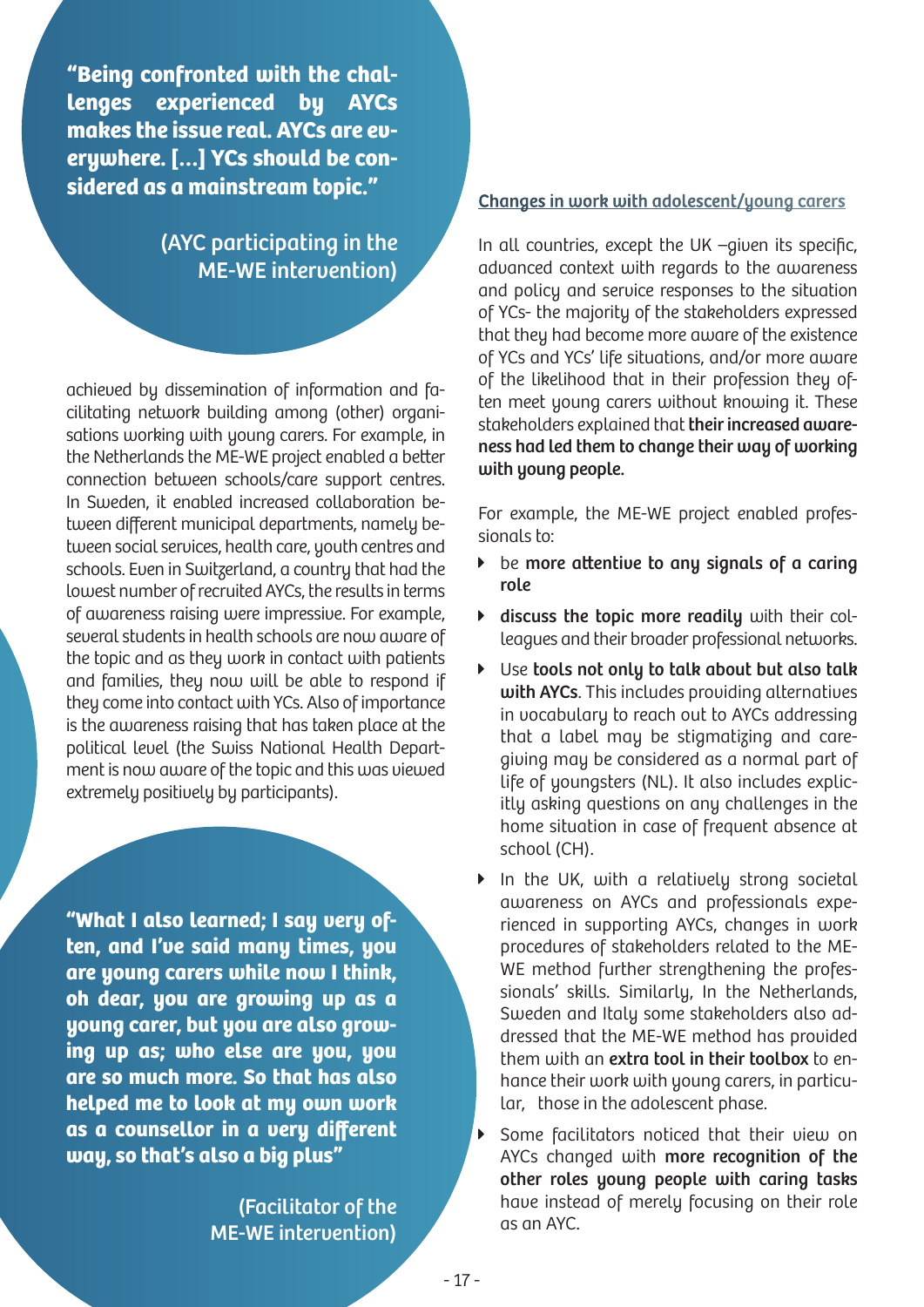#### **What can be improved**

#### Information material and communication

Stakeholders pointed out that some of the information and recruitment materials lacked appeal to the AYCs and their families and that the project was a difficult "sell". The benefits of this particular intervention was not able to be communicated so clearly in all situations, since the intervention itself was being delivered as an evaluative study. It was recognized that the focus in the communication materials was perhaps too much on the research aspect of the ME-WE groups and not enough on what young carers could concretely get out of the groups.

#### Recruitment and engagement of AYCs

All countries reported challenges in recruiting AYCs. In this regard, issues related to the risk of stigmatization were mentioned most often: many young carers do not want to be stigmatized due to the topic still being taboo. This can be said to be especially true for adolescent young carers, who often simply want to fit in.

Stakeholders pointed out that cultural aspects acted as a barrier and hindered the recruitment. For instance, in Switzerland, the "family culture" entails that caring tasks and the resulting burdens are expected to remain "within the family". Joining an intervention and talking about what is going on at home might be seen as a betrayal of their own family. AYCs might also feel ashamed of the situation and be fearful of an intervention by child protection authorities. In Slovenia, caring is regarded as a part of normal family functioning as the family plays an important role in the architecture of the welfare system, acting as one of the main providers of care besides the State. Caring is also considered as a family obligation.

A second widely experienced issue relates to the availability of resources for recruitment such as limited time of school staff.

In IT, CH, SI, stakeholders stressed the **low aware**ness on AYCs in their country – among professionals and young carers themselves - as an important obstacle to recruitment. In Switzerland, participating stakeholders reported that it is challenging to conduct research before raising awareness about a topic. Therefore, before conducting research, they argued that it is ideal to have an initial level of awareness about a topic among the general population, among professionals and at the political level. It was acknowledged that approaching this the other way around can be problematic at times. However, according to a participant, research also brings about awareness. It is therefore not so straightforward to say which process should take place first.

All countries also reported challenges related to the scientific study, namely the age-restriction, the exclusion criteria and the need to obtain guardians' consent to participate in the ME-WE intervention (particularly challenging for those young carers who had a parent with mental illness or addiction). Stakeholders noted that AYCs who are used to caring for others in the first place, might find it difficult to start focusing on themselves and their own needs. It was also pointed out that it takes courage to take part in an intervention. Some AYCs might not feel ready to discuss a difficult topic.

Some challenges were specific to the target group:

- ▶ In some countries, AYCs were in-between two different school systems (i.e., mandatory school and vocational or high school). In this situation, students experienced new teachers and social workers. They may not have had a have a person to go to as a point of reference if they wished to discuss issues that burden them.
- ▶ Moreover, young people in this age range have other priorities and might not be willing to deal with a difficult and sensitive topic.
- ▶ The target group is often extremely busy. Besides school and education, they also have their caring tasks, their hobbies and a private life. The intervention might have been seen by them as something that required even more time, which they often do not have. Taking part in the intervention might be seen as additional 'schoolwork' and AYCs may prefer to dedicate any free time to their hobbies, sports or other leisure activities.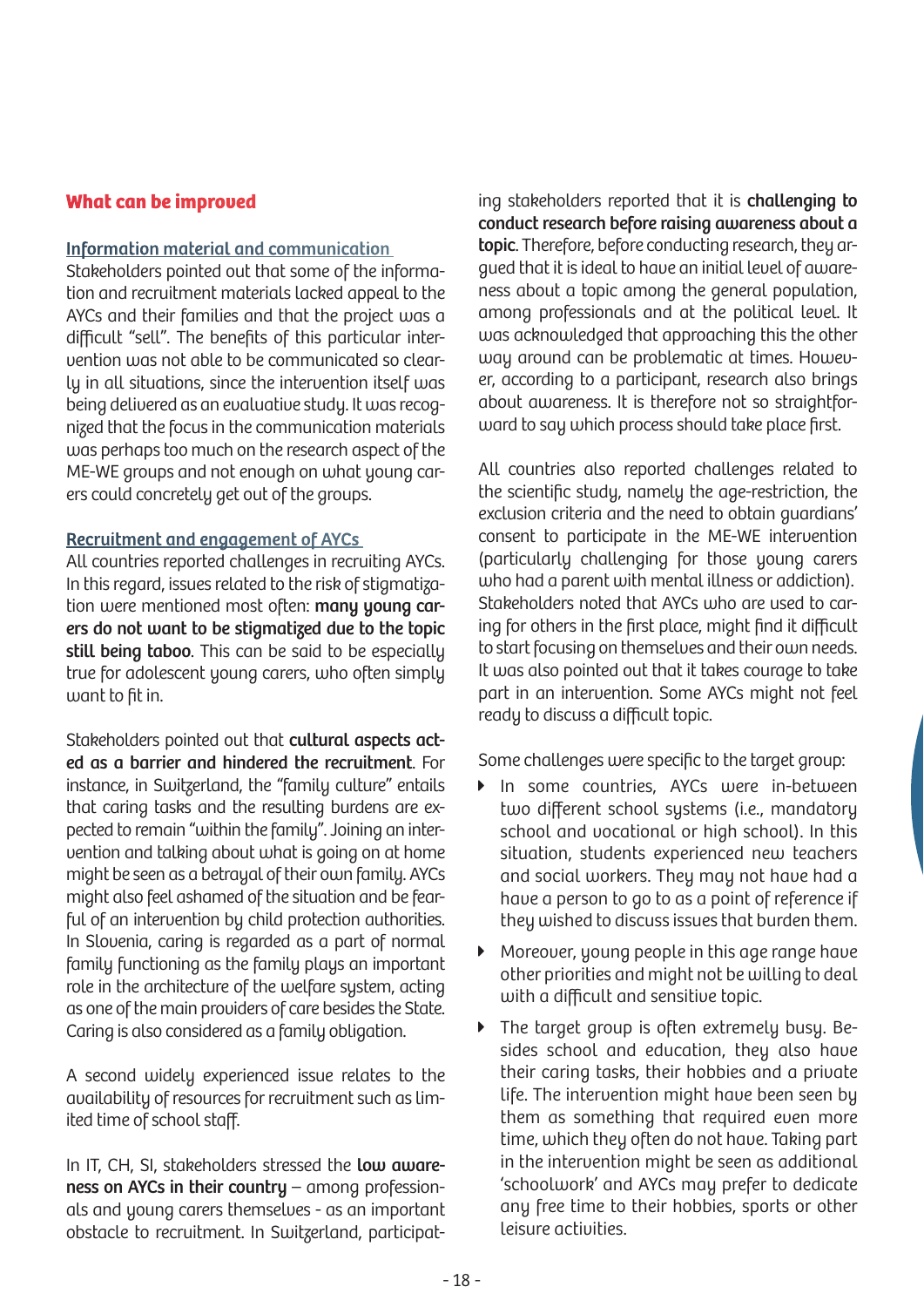#### The ME-WE intervention

Although participants recognised that it was necessary to have a strong structure for the intervention (in order to both achieve the programme's goals and to allow the international comparison) several reported that the structure might pose a challenge in itself. The main reason given was that they considered there is little freedom and flexibility in the organisation of the groups (e.g., regarding the target group and in the length of the meetings).

Participants also noted the fact that the intervention was a one-time intervention, with no other programmes post-intervention was also a limitation.

**"How do we take care of the young people after the research study? It feels important that we offer them something where they can continue to receive support and help if needed. I think that, as we have made them open up and given them support, we also want them to continue to feel confident that we will not be another instance or adults who fail."** 

> (Stakeholder involved in the ME-WE intervention)

In order to address this concern, in all six countries the project partners had discussions in their BLNs on how to best sustain the ME-WE Model post-project and this included an exploration among the key stakeholders about how to best continue to offer support to participants AYCs post ME-WE.

#### **The impact of COVID-19**

According to the stakeholders, COVID-19 had the following positive outcomes:

- The pandemic led to more discussions about mental health issues and the importance of protecting one's mental health. It also showed the need to look after children who are living in difficult situations, such as young carers.
- ▶ The online delivery of the ME-WE groups furthered the programme's inclusiveness, as it allowed AYCs in hard-to-reach areas, or those AYCs who are not enrolled in school or education to access the training. These geographically mixed groups of AYCs also led to an increased sense of integrity for the group members, as they did not know each other's teachers or families for example (SE).

On a negative note,

- If AYCs wanted to take part in the intervention they most likely had to do that at home. This might have posed several challenges, such as the lack of technical equipment or a lack of privacy from a family being in the same place and potentially hearing what is being said.
- Some respondents felt that the online modifications made it less easy to monitor the emotional well-being of the AYCs in the group sessions, as the AYCs could turn their cameras off at any time for any reason.
- Some facilitators found it challenging to switch to a fully online mode of the ME-WE -groups, due to unfamiliarity with facilitating sessions online and a lack of digital skills.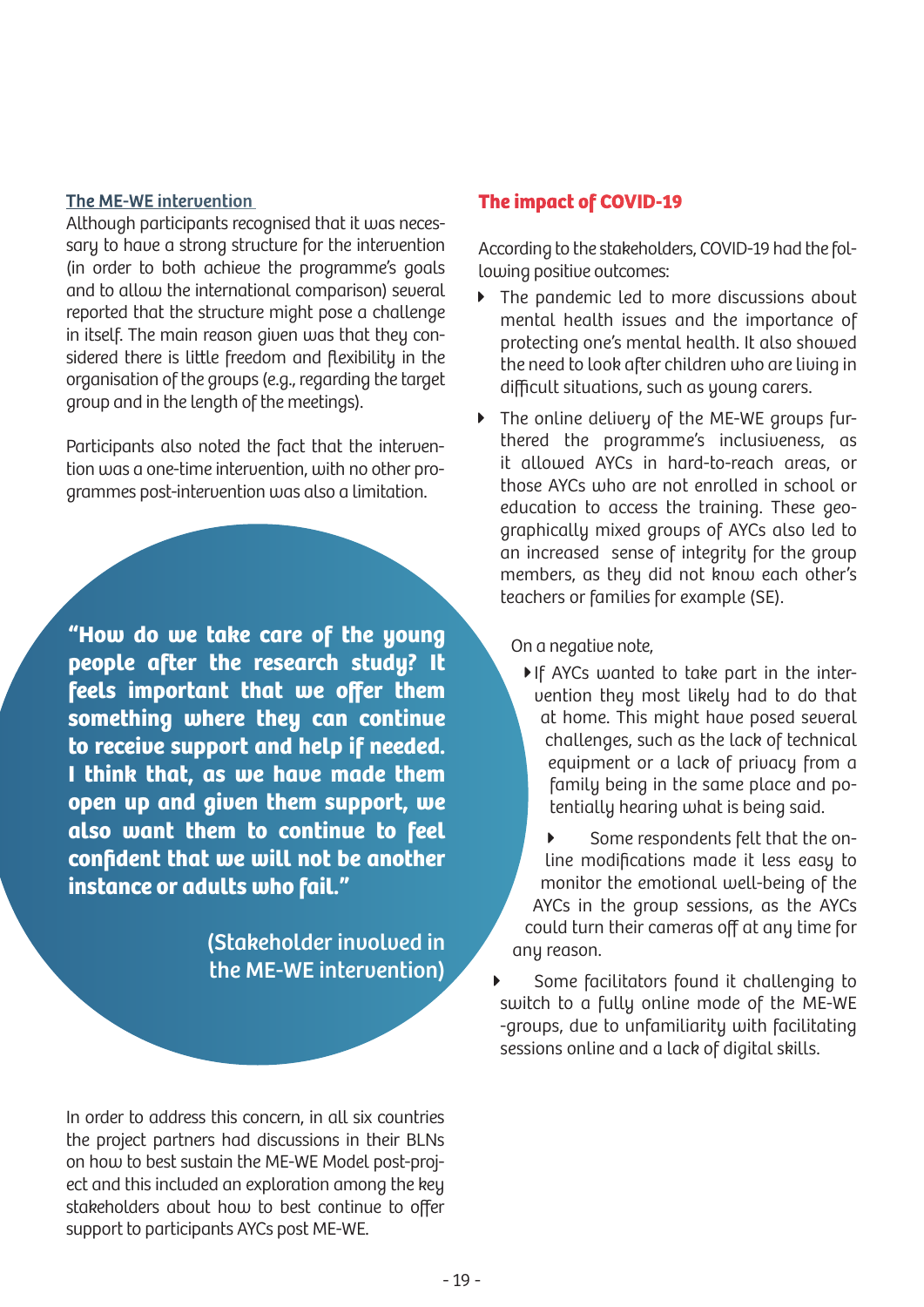#### **Suggestions for the future**

#### Information material and communication

The main suggestion was to adapt the communication around the project, in order to make it more attractive. It was noted that AYCs need to see the benefits of the programme and they should see it as something special for them, as well as an opportunity to have fun and respite.

Caring should be presented in a positive way, as something to be proud of, rather than in a deficit-oriented way, as a problem.

**"I think there is something problematic with the concept. How do you, as a youngster, want to identify yourself? […] Do you want to be a victim of difficult circumstances? […] As a carer you are something, and you do something competent. […] If we could find a concept that makes you want to… that attracts young people, that make them want to be a part of this, like 'I want to be a scout', 'I want to be an AIK member'…."** 

> (Stakeholder involved in the ME-WE intervention)

Stakeholders called for a variation in the information (as all YCs are unique) and for a combination of different communication channels (films on social media, posters, brochures, information meetings in schools, youth centres, NGOs etc.)

Hiring a professional promoter or an influencer on social media, with the mission to be an ambassador for YCs could also prove successful.

Overall, the importance of the information material and the communication to be more youth-friendly and more accessible to the target group was emphasised.

#### Recruitment and engagement of AYCs

Participants highlighted the need for a systematic and broad approach to recruitment involving a variety of stakeholders that also includes youth workers, the health sector, social workers, employment agencies, influencers and families and aims to reach those AYCs who may be harder to reach and not in education or training (NEET).

In particular, they stressed the importance of further engaging professionals who already have positive and trusting relationships with youngsters (e.g., youth leaders, student coaches, school nurses, and school social workers), as they can employ a more personal approach to recruiting them.

#### The ME-WE programme

Stakeholders suggested to fine-tune the ME-WE intervention programme, in order for it to better meet young carers' needs and preferences.

The ME-WE intervention needs to be targeted at a much wider age range, from children in early school age (in recognition of the fact that young caring often begins in early childhood), to young adults.

- 2. A continuation for AYCs after the last session should be provided (e.g., continued contact with facilitators; a chat group; local/regional/ national/international AYC meetings; to help AYCs connect to a community).
- 3. The ME-WE training/education could be combined with other, more fun activities.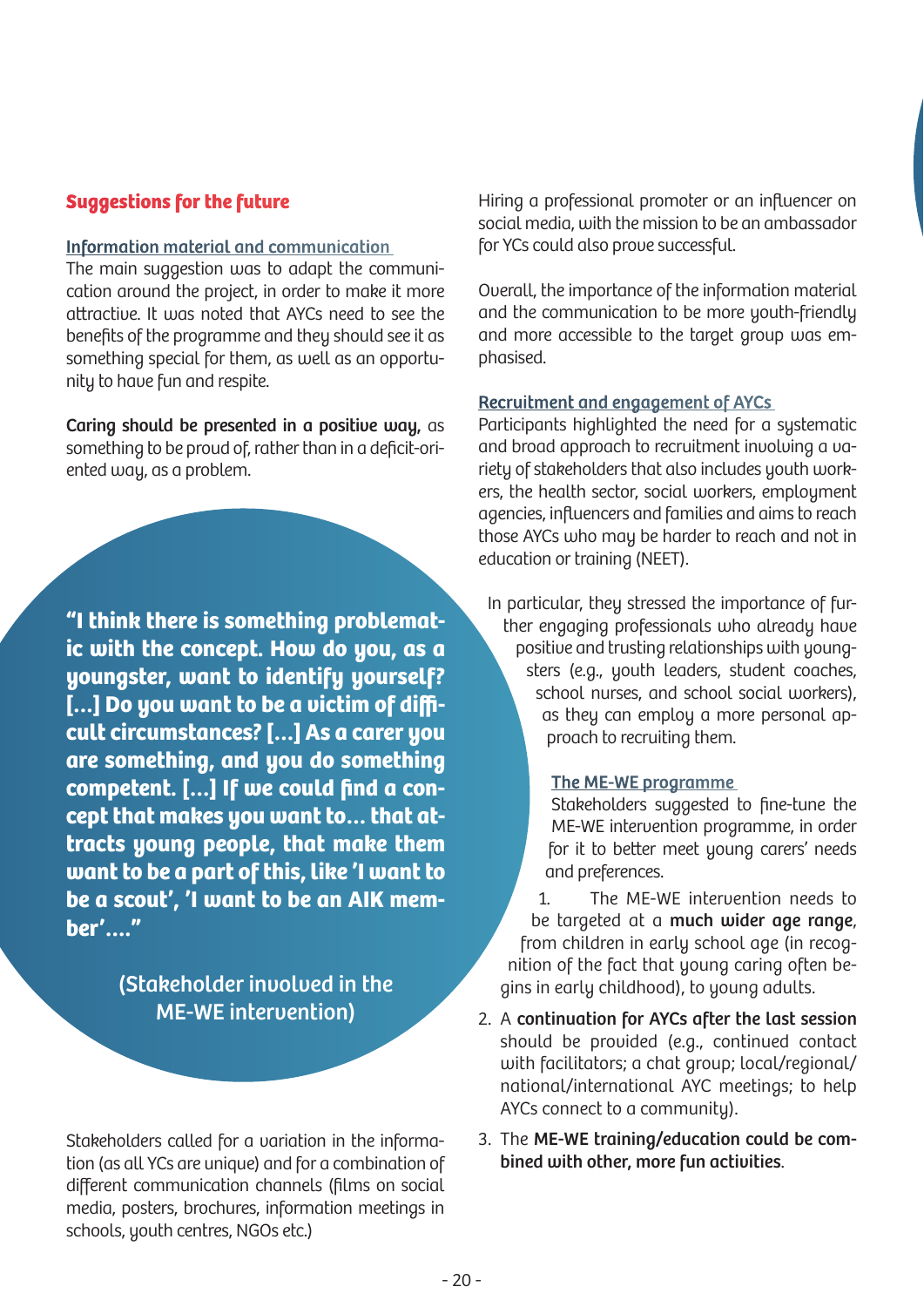**"We'd like to do an hour of ME-WE and we'd get a bit of cooking, so we'd extend the session. That way, the project is an easier sell to the young people. Also, so that the talk continues over the activity. They're still thinking about it, they're still processing it, but they're doing an activity."** 

#### (Stakeholder involved in the ME-WE intervention)

- 4. A variety of different types of support offer need to be provided, as YCs have a range of different needs. It follows therefore that different YCs are likely to prioritise different types of interventions based on what each intervention has to offer and the benefits they bring about.
- 5. Sufficient psychological support needs to be provided to AYCs (and facilitators) post groups, as taking part in resilience training has the potential to bring a lot of emotions and issues to the surface.
- 6. The exclusion criteria (already receiving psychological/mindfulness-based therapy, medications) could be softened, to avoid rejecting some young people who might want to participate and whom could potentially benefit from the programme.
- 7. When offering future groups, consideration should be given to the engagement barriers that were found, for example: running groups at the quietest times in the academic year to mitigate the issue of time pressure; offering flexibility with the timings of groups (asking AYCs the most suitable times) and providing varied support options - both fully online and blended (online/face to face). The preferences of AYCs as to whether to receive the training inside or outside the school environment setting (e.g., in carer support centres) should be taken in consideration.
- 8. Exercises to be carried out in between the group sessions were advised (by several participants) to be either removed completely or signific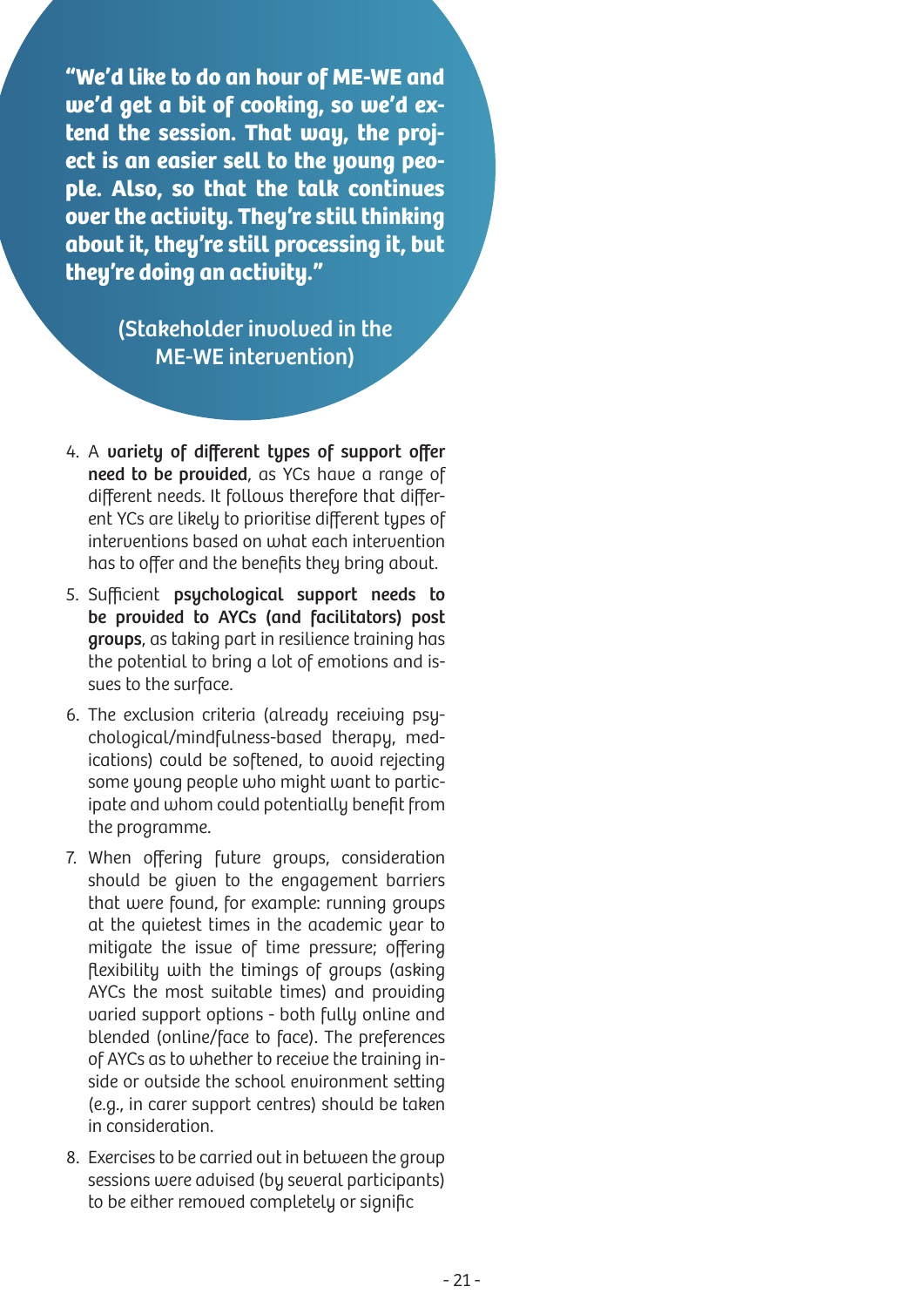## **Recommendations for policy and practice**

## RAISE AWARENESS

There is clear indication that the ME-WE Model can be effective in fostering the resilience of AYCs and mitigating negative caring outcomes.

Yet, the challenges experienced in recruiting prove that, for the support to be taken up, it is crucial that the AYCs are recognised and identified by professionals in the youngsters' daily life environment. Hence, further work is needed for raising the awareness and the appropriate knowledge and competences among professionals so that they can really recognise and orient AYCs towards useful interventions such as the ME-WE Model.

Early recognition is crucial and schools have a key role in this regard, as they are often the sole contact point where -almost- all adolescents are present. A possible action point is to discuss the topic of informal care in thematic lessons in classes, preferably with attention for personal stories of (former) AYCs.

National governments can contribute to turning informal care into a subject for discussion in the classroom, but also outside the classroom by increasing the knowledge and awareness about young informal carers through national informal campaigns (as the recent social media campaign entitled #Deljezorg in the Netherlands).

With increased recognition of the issues and impacts of being an (A)YC, AYCs would more likely identify themselves as such, better recognise their own needs and be more inclined to reach out for support.

## TRAIN PROFESSIONALS

It is essential for professionals working with youth (such as teachers), but also professionals with a high probability of 'meeting' young people with caring roles in their work (such as home care staff, primary health care physicians/GPs and pharmacists) to learn to recognize AYCs and to be able either to support them or to refer them to support services in their locality.

Health care professionals should adopt a whole family approach in their work, based also on the needs of AYCs' families at large, including children in the household. Professionals could initiate the conversation with AYCs to assess their needs. Depending on the assessment, young carers could be directed to low-threshold initiatives (such as joining the online AYCs community offered by the ME-WE app) or they could be offered more tailored support (such as the ME-WE Model).

## CREATE A SUPPORT **NETWORK**

Any psychoeducational program targeted at AYCs should be supported by a large network of stakeholders that can involve the youngsters at local level, including stakeholders from the educational, health, social and leisure sectors, as well as policy makers.

Organising regional networking meetings can be of use here. In these types of meetings young informal carers could meet up with professionals to exchange knowledge and experiences about suitable support for young informal carers.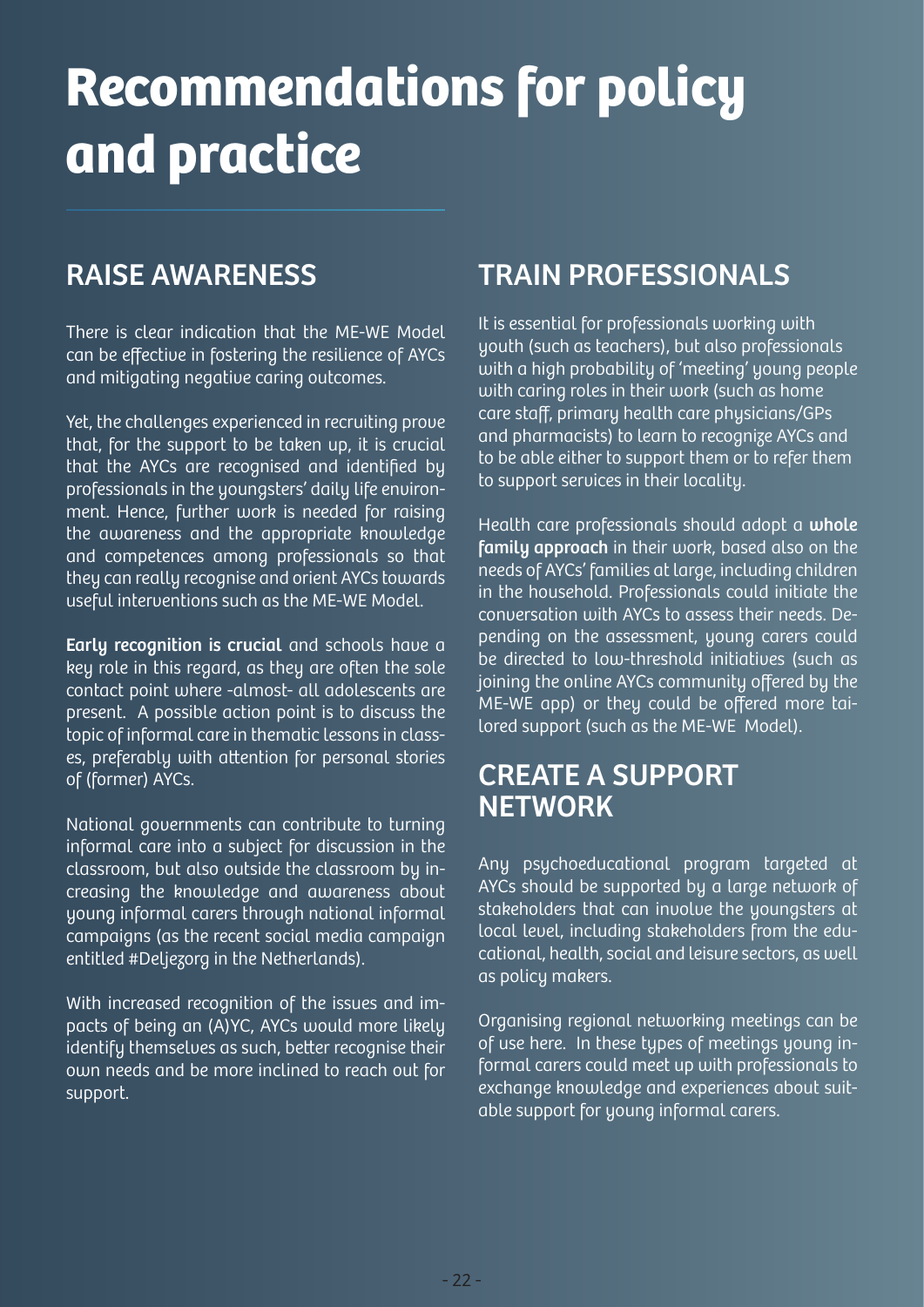## RECOGNIZE THAT TECHNOLOGIES ARE NOT A LUXURY BUT A GATEWAY TO ACCESS AND PROVIDE SUPPORT

The online delivery of the ME-WE programme exposed already in-place inequities present in the lives of vulnerable children like AYCs: more young carers than expected did not have access to computers, webcams and a reliable internet connection. Governments must view such technologies as critical in the lives of young carers. Far from being a luxury, sound technology facilities can act as a gateway to access support and prevent social exclusion.

The online mode of delivery also highlighted that practitioners themselves may not have technologies such as computers or high- speed internet at home. Governments should ensure that formal support services are more adequately financed and resourced with modern technology for its staff.

## CO-DESIGN SUPPORT WITH YOUNG CARERS

The active participation of (A)YCs should underpin the development of all policy and practice for them. By listening to their experiences, it is possible to better understand and address their needs. YCs should be actively involved at all stages; from the identification of their needs and preferences, to the co-production of support interventions, including the recruitment and communication phases. YCs are experts from their lived experiences, and listening to their stories and their opinions is essential for successfully supporting and empowering them.

## ENSURING THE SUSTAINABILITY OF THE ME-WE MODEL

A strong foundation for future interventions has been laid by the ME-WE Model.

The programme – with the adaptations suggested by the evaluation findings to better meet AYCs' needs - can be utilised by young carers around the world. It can be implemented in the form of physical group meetings locally, or as online meetings on the national level. It can also be delivered in a camp format (as exemplified in the Slovenian application of the ME-WE model).

The groups can be led by professionals from social services, student health programmes, or youth activity centres - preferably through a collaboration between these operators.

Given more time to prepare and without the external influencing factors such as a global pandemic, the programme is expected to have an easier replication.

It would appear important therefore not to lose the momentum that has been developed with regards to awareness and recognition and to capitalise on and expand the existing stakeholder network that the project has established.

The ME-WE project partners are eager to uphold the legacy of the ME-WE project: all six partner countries have been working in their BLNs and wider networks to sustain the learnings and the ME-WE Model when the project officially ends.

In Sweden, the Swedish Family Care Competence Centre, of which Linnaeus University acts as the research partner, secured the support of the National Board of Health and Welfare Sweden to reach out to all 290 municipalities across Sweden, targeting health, social care, youth centres, school staff and representatives from civil societies. The Swedish Family Care Competence Centre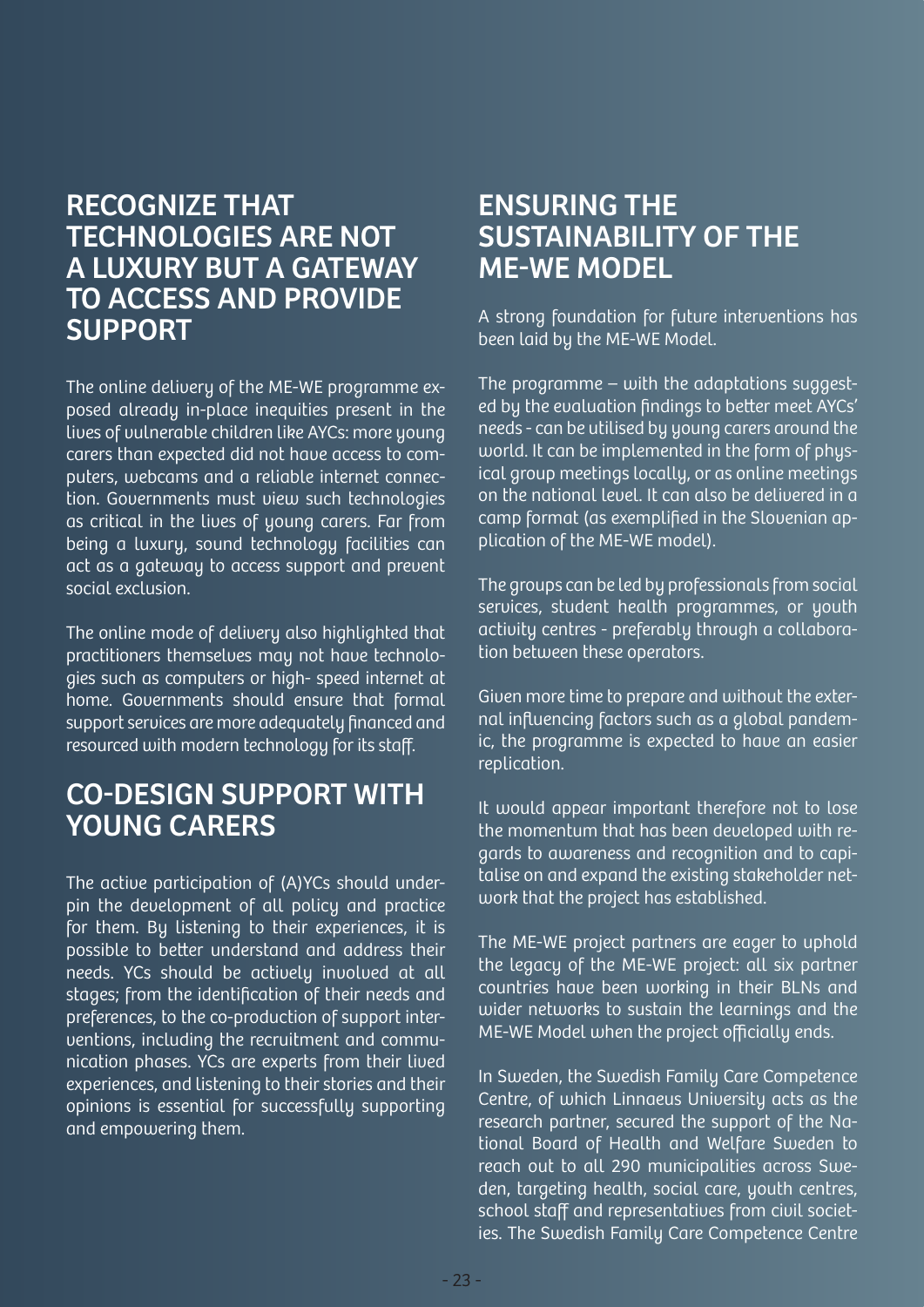will provide information and education on young carers and the ME-WE Model to municipalities, health care regions and organizations; support those who want to implement the ME-WE model including systematic follow-up work and evaluation; train the future facilitators and administrate the ME-WE app. Three municipalities have already been identified to pilot the ME-WE Model after June 2021.

In Switzerland, they are planning to integrate and to sustain the results of ME-WE into new projects. For instance, some of the ME-WE sessions can be integrated in Get-Togethers, groups of young carers between 15 and 25 meeting regularly and informally. The ME-WE app will be showcased in a web-based network map of support organisations for YCs and professionals.

In the UK, exploratory discussions with internal and external stakeholders have taken place to discuss the possibility for the network partners of Carers Trust to implement the ME-WE Model after June 2021.

In the Netherlands, in order to enable the use of the ME-WE intervention including the ME-WE mobile app after the end of the ME-WE project, a detailed information package including instructions and terms for use of the ME-WE groups and app was developed and made available online<sup>8</sup>. Promotional materials (e.g., information letter, social media post) were created in order to inform a wider audience about the ME-WE Model.

In Italy, the project partner Anziani e Non solo (ANS) plans to implement interventions for young carers according to the ME-WE model and to organize training for professionals aiming to replicate the model. ANS has committed to maintain the update of the Italian version of the ME-WE/young carers app and to disseminate it as a stand-alone self-development tool for AYCs.

In Slovenia, the NGO Sonček - which implemented the ME-WE Model in the framework of a 7 days summer camp for siblings - is eager continue to implement the ME-WE Model in the form of a Summer Camp for the next years.

The ME-WE programme will be available to interested stakeholders for non-commercial use.

The ME-WE /young carers app is available on Google Play and App Store in EU, EEA and EFTA states and the UK<sup>9</sup>.

If you want to receive/deliver the ME-WE programme in your school, organization, centre, do not hesitate to contact the ME-WE project partners to agree on next steps<sup>10</sup>.

## **Remember: We all have a role to play to enable young carers to thrive!**

By adopting the ME-WE Model in your daily work, you will help us ensure that many more AYCs will receive the chance to benefit from this co-created, and scientifically tested intervention for young carers to strengthen their resilience and improve their mental health and wellbeing.

> **"We should never underestimate the power of individuals to make a difference. You could be one of those people. You just might not know it yet."**

(Project partner Prof. Saul Becker, University of Sussex, UK)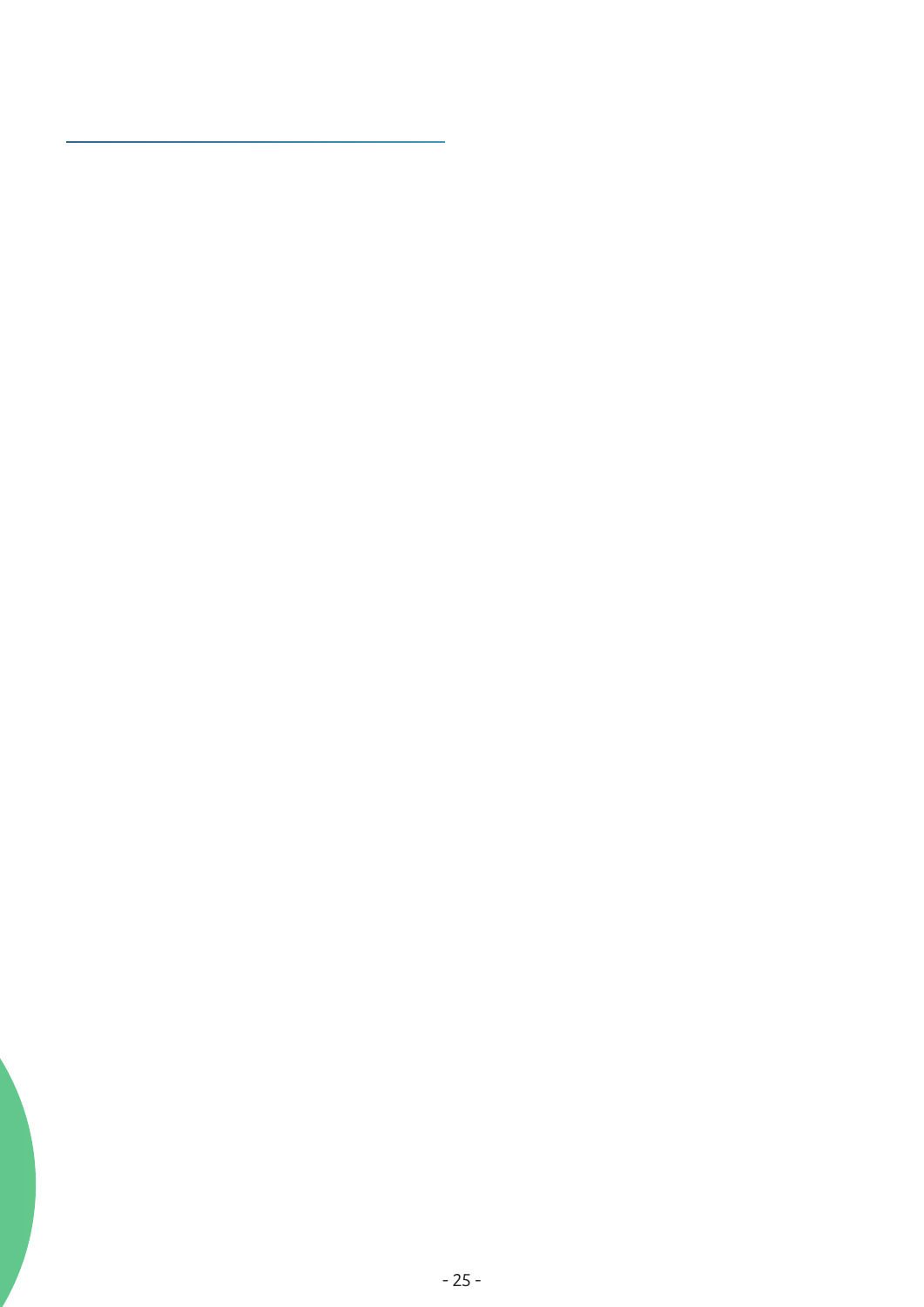## **Endnotes**

- 1. The Policy Briefs can be found on the ME-WE Project website: [https://me-we.eu/internal-re](https://me-we.eu/internal-resources/)[sources/](https://me-we.eu/internal-resources/)
- 2. Hayes, L., & Ciarrochi, J. (2015). The thriving adolescent: Using acceptance and commitment therapy and positive psychology to help teens manage emotions, achieve goals, and build connection. Oakland, CA: Context Press, an imprint of New Harbinger Publications.
- 3. The ME-WE/young carers app can be found in Google Play [\(https://play.google.](https://play.google.com/store/apps/details?id=se.appbolaget.mewe&hl=en) [com/store/apps/details?id=se.appbolaget.](https://play.google.com/store/apps/details?id=se.appbolaget.mewe&hl=en) [mewe&hl=en\)](https://play.google.com/store/apps/details?id=se.appbolaget.mewe&hl=en) and in App Store ([https://apps.](https://apps.apple.com/se/app/me-we-young-carers/id1452257199?l=en) [apple.com/se/app/me-we-young-carers/](https://apps.apple.com/se/app/me-we-young-carers/id1452257199?l=en) [id1452257199?l=en\)](https://apps.apple.com/se/app/me-we-young-carers/id1452257199?l=en).
- 4. In Switzerland there was a low number of participant AYCs and they did not complete the evaluation questionnaire at the second and third data collection points. As a consequence of this lack of data, more learning came from the evaluation of contextual data, i.e., the online survey and focus group interviews with key stakeholders and former YCs.
- 5. The country-specific briefs can be found on the ME-WE Project website at: [https://me-we.eu/](https://me-we.eu/internal-resources/) [internal-resources/](https://me-we.eu/internal-resources/)
- 6. In Switzerland there was a low number of participant AYCs and they did not complete the evaluation questionnaire at the second and third data collection points.
- 7. In Switzerland there was a low number of participant AYCs and they did not complete the evaluation questionnaire at the second and third data collection points.
- 8. The ME-WE Package developed by the Dutch project partners can be found here: [https://](https://www.zorgvoorbeter.nl/nieuws/week-van-de-jonge-mantelzorger) [www.zorgvoorbeter.nl/nieuws/week-van-de](https://www.zorgvoorbeter.nl/nieuws/week-van-de-jonge-mantelzorger)[jonge-mantelzorger](https://www.zorgvoorbeter.nl/nieuws/week-van-de-jonge-mantelzorger)
- 9. The ME-WE/young carers app can be found in Google Play [\(https://play.google.](https://play.google.com/store/apps/details?id=se.appbolaget.mewe&hl=en) [com/store/apps/details?id=se.appbolaget.](https://play.google.com/store/apps/details?id=se.appbolaget.mewe&hl=en) [mewe&hl=en\)](https://play.google.com/store/apps/details?id=se.appbolaget.mewe&hl=en) and in App Store ([https://apps.](https://apps.apple.com/se/app/me-we-young-carers/id1452257199?l=en) [apple.com/se/app/me-we-young-carers/](https://apps.apple.com/se/app/me-we-young-carers/id1452257199?l=en) [id1452257199?l=en\)](https://apps.apple.com/se/app/me-we-young-carers/id1452257199?l=en).

10.The ME-WE project partners contacts can be found on the ME-WE Project website at: [https://](https://me-we.eu/partners/) [me-we.eu/partners/](https://me-we.eu/partners/)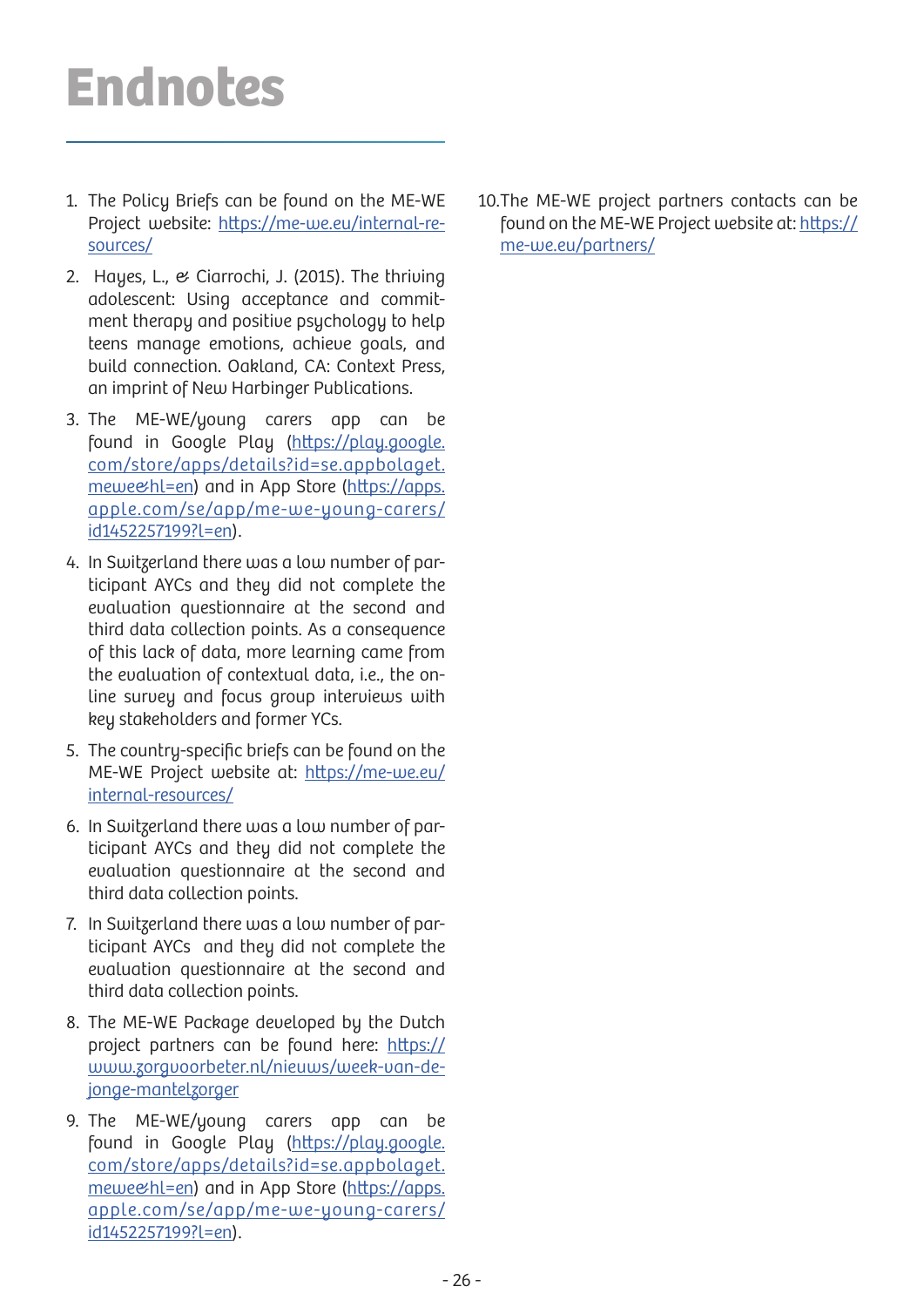# **Glossary**

- AYC Adolescent Young Carer
- **BLN** Blended Learning Network
- CH Switzerland
- IT Italy
- NL The Netherlands
- SE Sweden
- SI Slovenia
- UK United Kingdom
- WP Work Package
- Young Carer

 $\overline{a}$